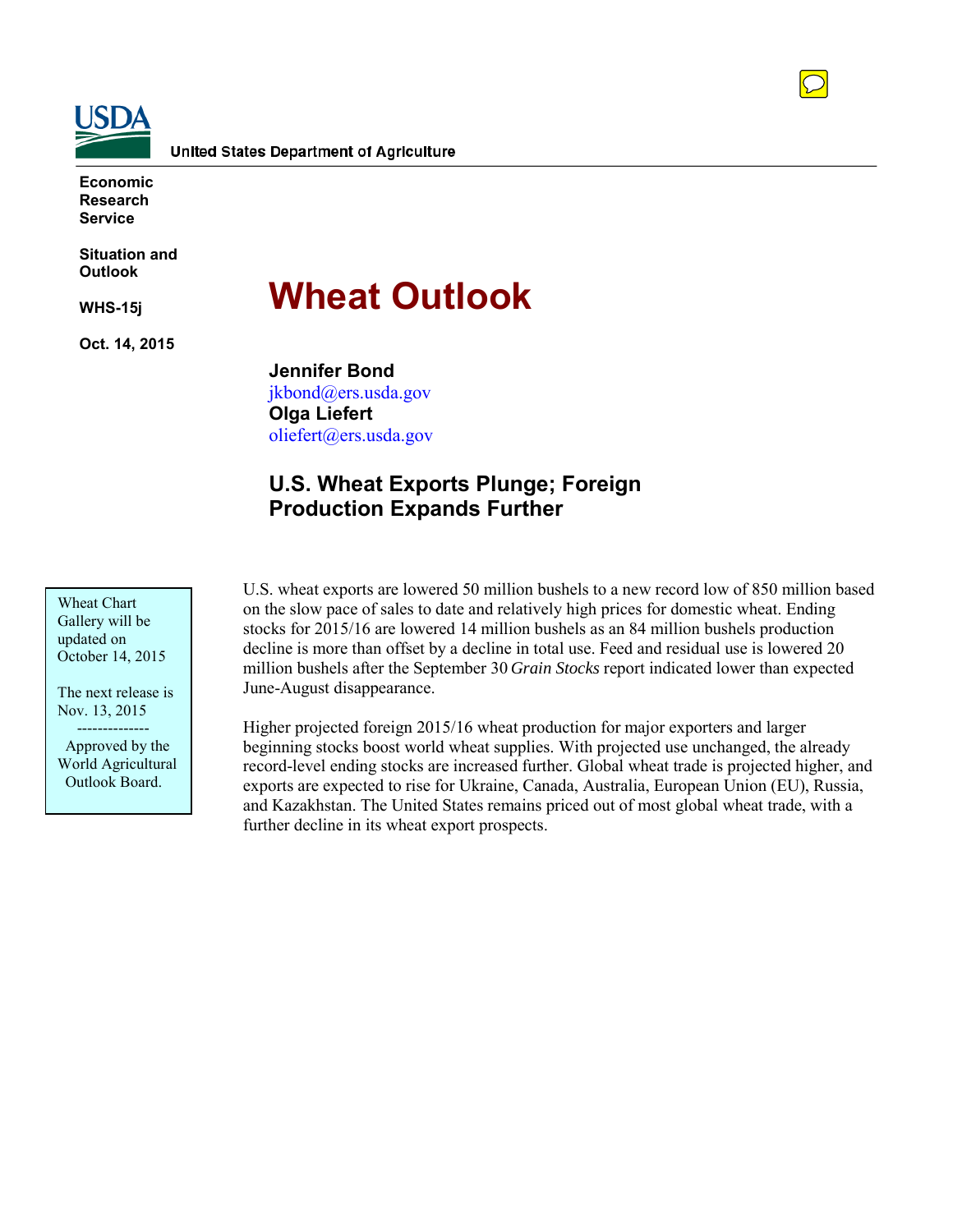# *Production, Ending Stocks Down for 2015/16; Exports at Record Low*

The USDA-National Agricultural Statistics Services (NASS) *Small Grains* Summary 2015, released on September 30, estimates 2015/16 U.S. wheat production at 2,052 million bushels, down 84 million bushels from the previous forecast and up 1 percent relative to the revised 2014 total of 2,026 million. At 861 million bushels, ending stocks of wheat for 2015/16 are down14 million from the September projection and up 108 million bushels relative to the previous marketing year. Exports are lowered 50 million bushels to 850 million, a new low according to modern records, and is based on the slow pace of shipments and expectations of increased production from major competitor nations.

## *Winter Wheat Production*

For 2015, winter wheat production is estimated at 1,370 million, a reduction of 68 million bushels from the September forecast, and down 7 million bushels from 2014. Expected planted and harvested area are both down from the previous projection, released in August. Harvested area is 32.3 million acres, down 42,000 acres from last year as a higher harvest-to-planted ratio offsets a lower planted area. Area planted to winter wheat in 2015 is nearly 3 million acres less than the 42.4 million acres planted in 2014. The U.S. winter wheat yield is forecast at 42.5 bushels per acre and is 0.1 bushels per acre lower than previous year.

## *Winter Wheat Production Estimates by Class*

Hard red winter (HRW) production is forecast at 827 million bushels, down 29 million bushels from September but up 88 million bushels from a year ago due largely to an anticipated 2.0 bushel per acre yield increase. Planted and harvested areas are lowered from September. Forecast planted and harvested area for 2015 are estimated at 29 million acres and 23 million acres, respectively. The harvested to planted ratio is 0.79 and compares to 0.72 in 2014.

Soft red winter (SRW) production is forecast at 359 million bushels, down 30 million bushels from the previous projection and down 95 million bushels from last year due to a combination of lower harvested area and lower yields. Forecast planted area, harvested area, and yield and year-to-year changes for 2015 from 2014 are 7.1 million acres, down 1.4 million acres; 5.9 million acres, down 1.3 million acres; and 60.9 bushels per acre, down 2.7 bushels per acre, respectively.

White winter wheat production for 2015 is forecast to total 184 million bushels, down 9 million from September, but up 0.2 million bushels from a year ago. Net white wheat planted and harvested areas are lowered slightly from September. The planted and harvested areas, production, and yield for white winter wheat were as follows (hard white winter  $=$  HWW and soft white winter  $=$  SWW):

| 2015                           | <b>HWW</b> | <b>SWW</b> |
|--------------------------------|------------|------------|
| Planted area (million acres)   | 0.474      | 2922       |
| Harvested area (million acres) | 0.42       | 2.801      |
| Yield (bushels/acre)           | 379        | 60-1       |
| Production (million bushels)   | 15.914     | 168.306    |

*Wheat Outlook/WHS-15j/October 14, 2015* Economic Research Service, USDA

2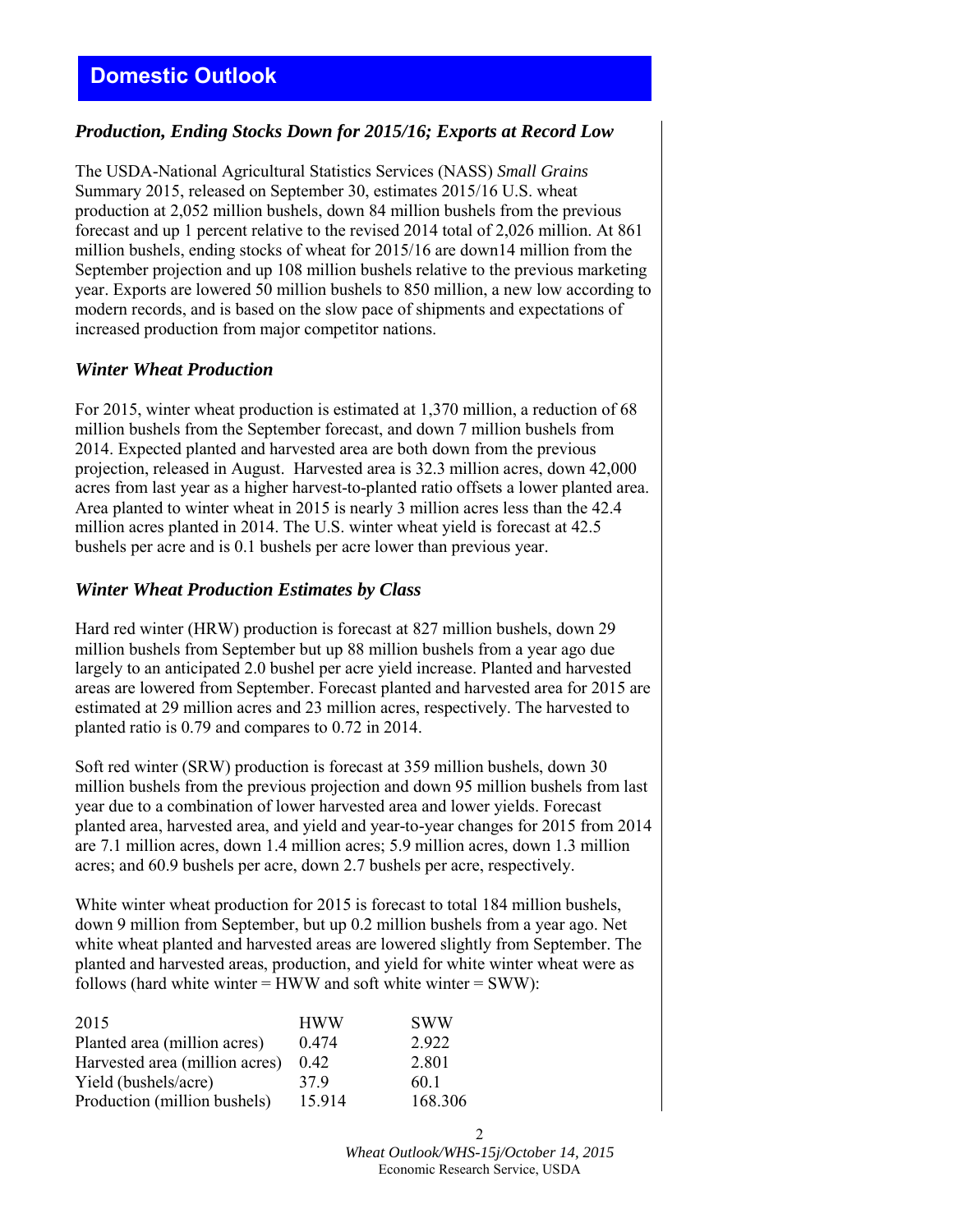| 2014                           | <b>HWW</b> | <b>SWW</b> |
|--------------------------------|------------|------------|
| Planted area (million acres)   | 0.385      | 3.042      |
| Harvested area (million acres) | 0.326      | 2.893      |
| Yield (bushels/acre)           | 35.4       | 596        |
| Production (million bushels)   | 11.50      | 172.49     |

## *Spring Wheat Production Estimates by Class*

Hard red spring (HRS) production is forecast at 564 million bushels, down 12 million from the previous forecast and up nearly 9 million bushels from 2014. The production gain is attributable to expanded harvested area, despite a slight decline in yields. Planted and harvested areas are down slightly from the previous projection. Forecast planted area, harvested area, yield and year-to-year changes for 2015 are, respectively, 12.5 million acres (up 0.3 million), 122 million acres, (up 0.2 million), and 46.2 bushels per acre (down 0.1 bushels).

White spring production is estimated to total 34.9.5 million bushels, down 10 million from the previous forecast and down 4.5 million bushels from 2014. Planted and harvested areas are both lowered from the September projection by approximately 0.12 million acres. The planted and harvested areas, production, and yield for white spring wheat are as follows (hard white spring = HWS and soft white spring  $=$  SWS):

| <b>HWS</b> | <b>SWS</b> |
|------------|------------|
| 0.086      | 0.648      |
| 0.082      | 0.636      |
| 67.4       | 46.3       |
| 5.53       | 29.45      |
|            |            |
| <b>HWS</b> | <b>SWS</b> |
| 0.140      | 0.638      |
| 0.133      | 0.615      |
| 67.2       | 49.7       |
| 8.943      | 30.552     |
|            |            |

Durum wheat production is forecast to total 82 million bushels, up nearly 6 million bushels from the previous forecast and up 28 million bushels from a year ago. Planted and harvested areas are down very slightly from the previous projection. Forecast planted area, harvested area, and yield and year-to-year changes for 2015 are, respectively, 1.94 million acres (up 0.53 million), 1.90 million acres, (up 0.55 million), and 43.5 bushels per acre (up 3.3 bushels).

Desert durum production in California and Arizona is forecast at 20.3 million bushels for 2015, up 0.8 million from the previous forecast, and nearly double the 2014 crop.

## *Projected 2015/16 Total Utilization*

Total U.S. wheat use for 2015/16 is projected down 70 million bushels from September due to lowered export prospects and reduced feed and residual use, but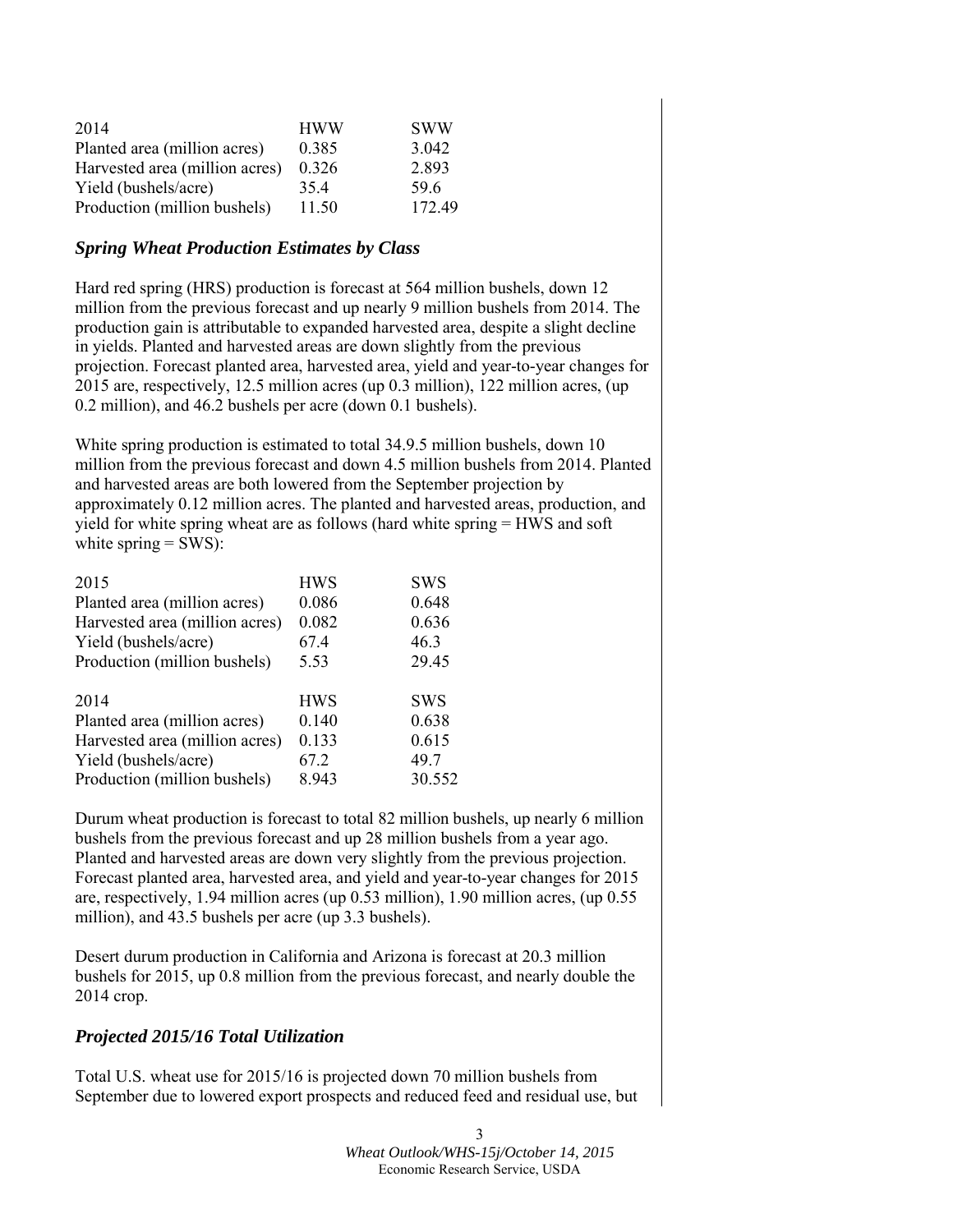up 56 million bushels from 2014/15. Exports are projected at 850 million bushels, down 50 million bushels from September; the continued strength of U.S. dollar, relative to other currencies, combines with expanded production in Canada, the EU, Russia, and Ukraine to reduce the expected competitiveness of U.S. wheat in the global market place. At 850 million bushels, 2015/16 exports are the lowest since 1971 and 4.3 million bushels less than exports for the 2014/15 marketing year.

Based on lower total wheat production and higher than expected first quarter stocks for HRW, feed and residual use is cut 20 million bushels from the September forecast to 180 million. Ending stocks for 2015/16 are projected at 861 million bushels, up 108 million bushels from 2014/15. Projected 2015/16 stocks are the highest since 2010/11 when carryout was estimated at 862.9 million bushels.

# *Ending Stocks Projections for 2015/16 by Class*

HRW, HRS, Durum ending stocks for 2015/16 are projected up year-to-year. Projected HRW ending stocks are 401 million bushels, up 36 percent from 2014/15 as the larger supplies, due to higher beginning stocks and higher production, exceeds both higher domestic uses and exports. Projected HRS ending stocks are 239 million bushels, up 13 percent from 2014/15, as larger supplies exceed higher expected utilization. HRS utilization is up year-to-year as the expected increase in exports is larger than the expected decrease in domestic uses. Durum carryout, at 30 million bushels is 17 percent larger than in 2014/15 and is attributable to a significant increase in production without a proportional increase in utilization.

Projected SRW ending stocks are 142 million bushels, down 8 percent from 2014/15, as total use is expected to drop less than expected supplies. SRW supplies are expected down because higher beginning stocks and imports are more than offset by a 95 million bushel reduction in year-to-year production. Lower SRW domestic use is only slightly offset by higher exports. White ending stocks for 2015/16 are projected down 18 million bushels to 49 million and compares to carryout of 67 million bushels in 2014/15.

Projected 2015/16 exports are cut by 50 million bushels million bushels from September, a month-to-month decline of nearly 6 percent to 850 million bushels. Exports are lowered 35 million bushels for HRW and 15 million bushels for HRS. Forecast exports of SRW, WW, and Durum are unchanged this month.

## *All Wheat 2015/16 Price Range Projection*

Reduced wheat production is largely offset by declines in feed and residual and export utilization and, accordingly, no change in the season-average price is made this month. The all-wheat price range is narrowed 10 cents on both the high and low end of the range to \$4.75 to \$5.25 per bushel with a midpoint of \$5.00 and compares to the 2014/15 season average all wheat price of \$5.99 per bushel.

## *New! New Codes For Wheat Trade and Trade Updates for 2012 – 2014*

The Foreign Trade Division of the Census Bureau has announced new wheat grain codes for trade data that will be in use in the near future. For further details go to http://www.census.gov/foreign-trade.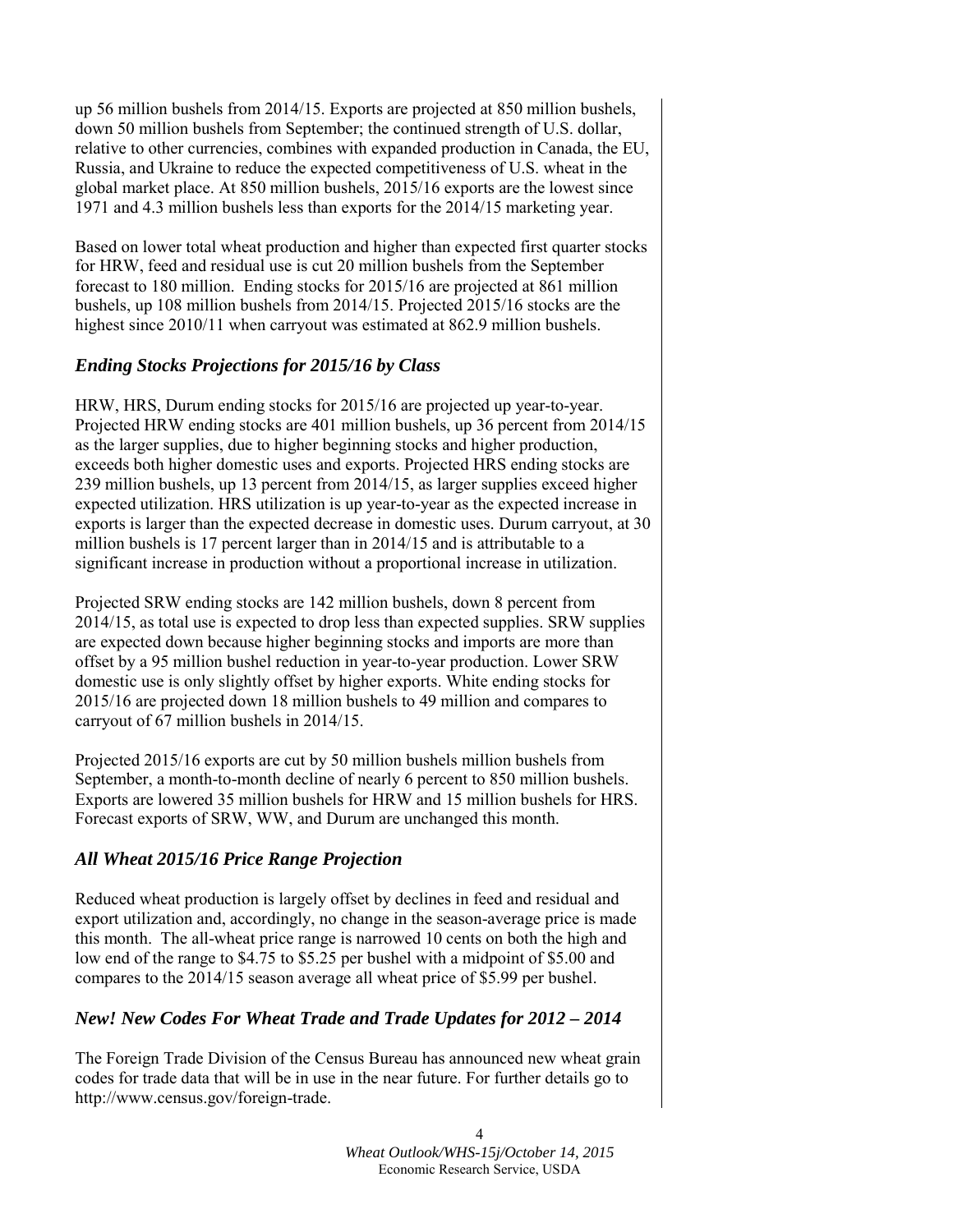| durum wheat, grade 1, other than seed or certified organic                                               |
|----------------------------------------------------------------------------------------------------------|
| durum wheat, grade 2, other than seed, other than certified organic                                      |
| red spring wheat, grade1 (except seed), having a specified protein                                       |
| content exceeding 12.9% but not exceeding 13.9% by weight                                                |
| red spring wheat, grade1 (except seed), having a specified protein                                       |
| content exceeding 13.9% by weight                                                                        |
| red spring wheat, grade 2(except seed), having a specified protein                                       |
| content exceeding 12.9% but not exceeding 13.9% by weight                                                |
| red spring wheat, grade 2 (except seed), having a specified protein<br>content exceeding 13.9% by weight |
|                                                                                                          |

Census trade data was revised for the years 2012, 2013, and 2014. The by-class byquarter supply/use tables will be updated for 2011/12 through 2013/14 and the 2014/15 marketing year data will be posted for the first time in a few days at http://www.ers.usda.gov/data-products/wheat-data.aspx under Historical Tables.

# *USDA Wheat Baseline, 2015-24*

Each year, USDA updates its 10-year projections of supply and utilization for major field crops grown in the United States, including wheat. A detailed discussion summarizing the historical forces determining U.S. wheat supply and utilization, along with the analysis underlying the wheat projections for 2015-24, is available. <http://www.ers.usda.gov/topics/crops/wheat/usda-wheat-baseline,-2015-24.aspx>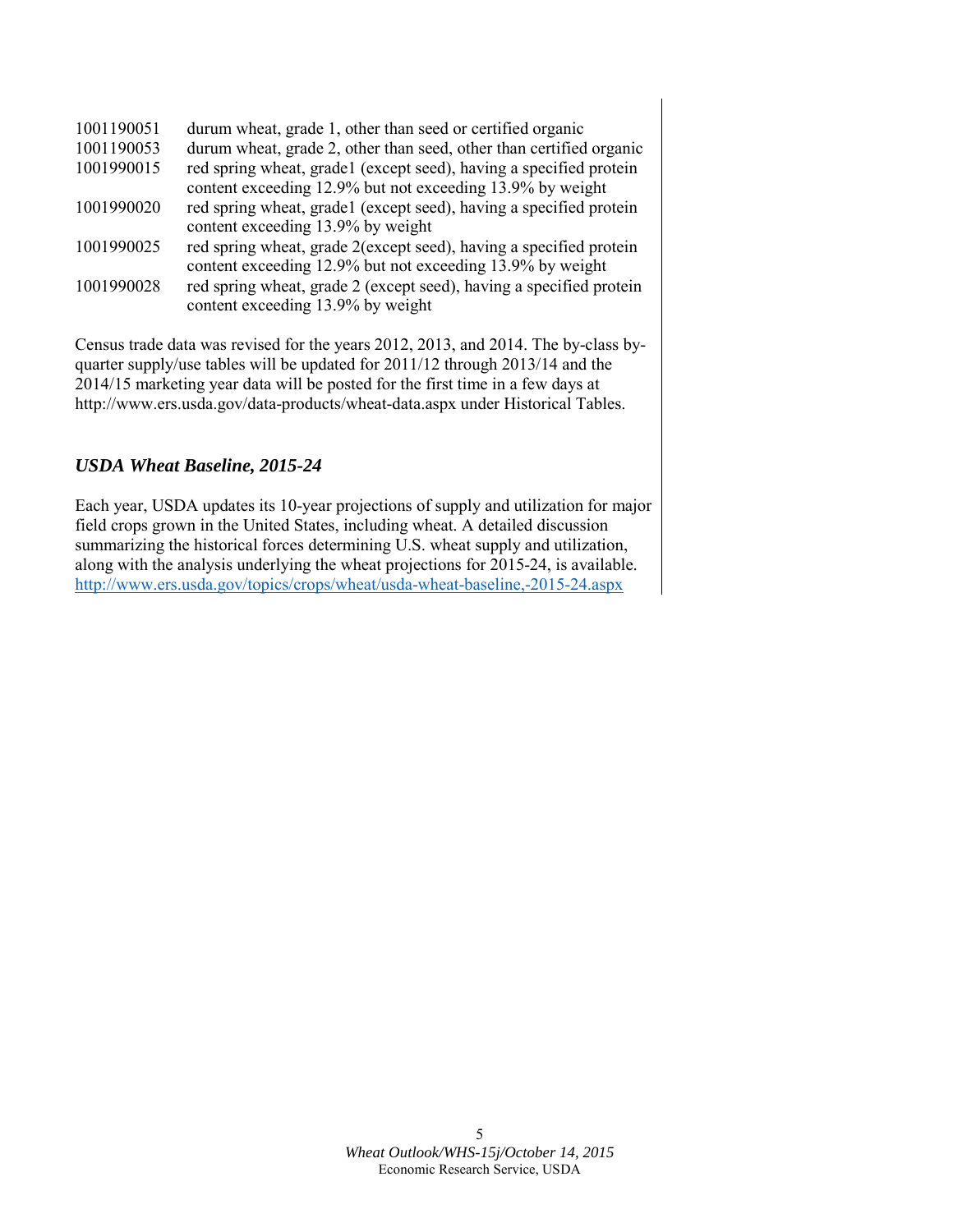# *Record Wheat Crop Increased Further, Output for Main Wheat Producers Boosted*

Foreign wheat production for 2015/16 is increased 3.5 million tons this month to reach 676.9 million, pushing the record further. Production is projected higher in the EU, Australia, Canada, Algeria, and Ukraine, but lower in Argentina and Ethiopia. Partly offsetting the foreign production increase is a decline of wheat production in the U.S, down 2.3 million tons to 55.8 million, with global wheat output 1.2-million-ton higher and 7.3 million tons ahead of last year's record.

Wheat production in the European Union (EU) is up, raised by another 1.1 million tons this month to 155.3 million tons and getting even closer to last year's record of 156.55.3 million. Wheat output in nine countries across the north and eastern parts of the EU are projected higher. The biggest increases are made for Hungary and Lithuania, up 0.5 and 0.4 million tons, respectively. Wheat output is also projected higher in Sweden, Germany, Latvia, Austria, Romania, Estonia, and Croatia. Partly offsetting are the reductions in projected wheat output in Great Britain, down 0.5 million tons, where lower area more than offset higher yields, and a slight reduction for Italy. All these changes reflect revisions in the countries' government statistics.

In Australia, wheat production is projected up 1.0 million tons to 27.0 million this month. September is a critical month for wheat development, and both moisture reserves and temperature during this period are crucial for wheat development. Although the second part of September was rather dry (50-60 percent of normal precipitation), the soil moisture accumulated in July, August, and the beginning of September was abundant. This year the farmers, being warned of the possibility of the upcoming El Nino and anticipating potential dryness, planted winter grains (wheat and barley) earlier than usual, and in September wheat in most places was already past flowering, largely getting through its filling stage of development. High soil moisture combined with cool September temperatures benefited the filling stage of winter crops, improving projected yields. Conditions in New South Wales, one of the major wheat producing states, are excellent with well above average rainfall recorded locally in each winter month. In the states of Western Australia and South Australia, well-timed rainfall in August substantially increased the soil moisture. Conditions in Queensland are close to the long-term normal. At the same time, the rainfall and soil moisture in Victoria have been mostly below average, though the state received a boost of rain in August. Satellite imagery confirms wheat crop conditions and yield potential.

Wheat production in Canada is up 1.0 million tons this month to 26.0 million tons. The increase is based on the latest farmer survey conducted by Statistics Canada. Most of the wheat in both drought-affected provinces of Alberta and Saskatchewan has been already harvested, and wheat yields turned out somewhat better than expected.

For Ukraine, where the wheat harvest is complete, the production estimate is raised 0.5 million tons this month to 27.0 million tons, based on the country's Statistical Committee estimates.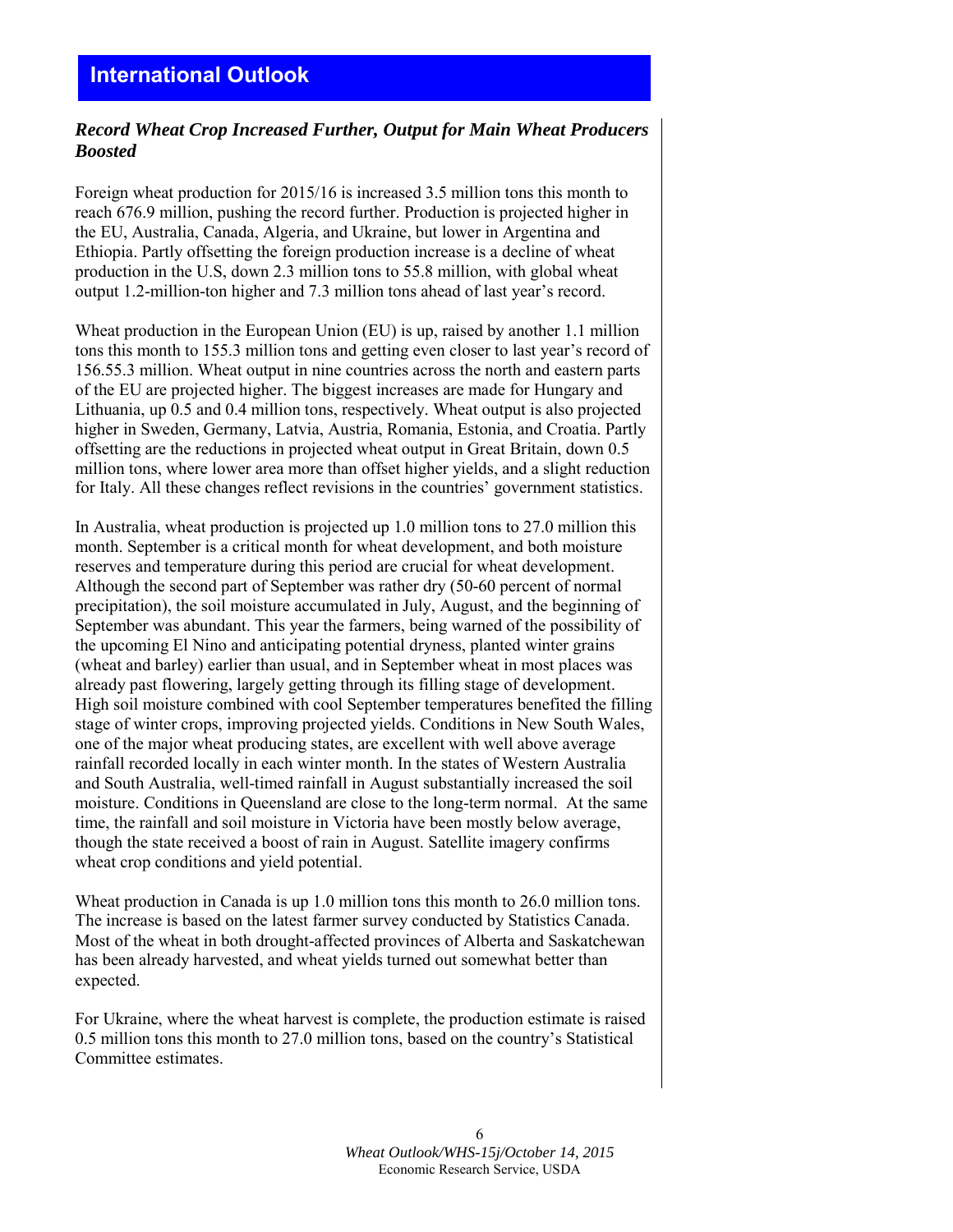Another sizeable increase in wheat production is for Algeria, where this month wheat production is estimated sharply higher, up 0.7 million tons to 2.7 million. Higher reported area and better yields were achieved as the dryness in the eastern part of the country (the major wheat area) was less harmful to wheat development than expected.

Wheat production in Argentina is further reduced 0.5 million tons this month to 10.5 million, with a 0.2 million hectare decline in wheat area. The size of planted wheat area that was lost to August floods turned out to be larger than anticipated, and was only partly replanted with wheat.

Wheat output for Ethiopia is adjusted down 0.3 million tons to 3.9 million, reflecting the drought conditions in the country. A small downward adjustment is made for wheat production in South Africa, Namibia, and Angola. Wheat Consumption Nearly Unchanged, Stocks Projected Higher

Adding to a 1.2-million-ton global wheat production increase this month, world beginning stocks for 2015/16 are up 0.8 million tons, bringing world wheat supplies to a new record high at 944.9 million tons this month, up 2.0 million. Foreign wheat supplies are up 4.3 million tons. Higher beginning stocks are projected in Kazakhstan, up 0.5 million tons, as the local marketing year (September-August) wheat exports for 2014/15 turned out to be lower than expected, and in South Africa up 0.2 million tons due to a downward revision of its 2014/15 food consumption. Smaller mostly offsetting changes for wheat beginning stocks are made for a number of countries.

World wheat consumption for 2015/16 is essentially unchanged this month at 716.4 million tons. Wheat feed and residual use is slightly down 0.4 million tons to 137.7 million tons, with a 0.2-million-ton increase for Thailand that is more than offset by a reduction in U.S. feeding.

The projection for the already record-high ending stocks for world wheat in 2015/16 continues to increase. The stocks are projected up 1.9 million tons this month, to 228.5 million, with higher supplies of wheat and virtually unchanged projected use. With larger projected wheat output, Algeria, the EU, and Australia are expected to hold increased stocks, up 0.7, 0.7, and 0.5 million tons, respectively. Larger imports in Iran, Syria, and China are projected to boost their wheat stocks by 1.0, 0.5, and 0.3 million tons, respectively. These increases are partly offset by reductions in the stocks in Ukraine and Russia, down 1.0 and 0.5 million tons, respectively, both due to higher projected exports. Small mutually offsetting changes for ending stocks are made for a number of countries. Stocks in the U.S. are projected 0.4 million tons lower, a change of about 1.6 percent.

## *World Wheat Trade for 2015/16 Is Up*

World trade projected this month for the 2015/16 (July-June) international trade year is up 3.02.1 million tons to 160.5 million. Larger supplies and higher recordlevel wheat stocks in many major wheat-exporting countries apply further pressure on countries' domestic prices, intensifying competition. Most countries' currencies have been depreciating vis-à-vis the U.S. dollar for some time (though in September the U.S. dollar lost some of its value against the euro and Australian and Canadian

> 7 *Wheat Outlook/WHS-15j/October 14, 2015* Economic Research Service, USDA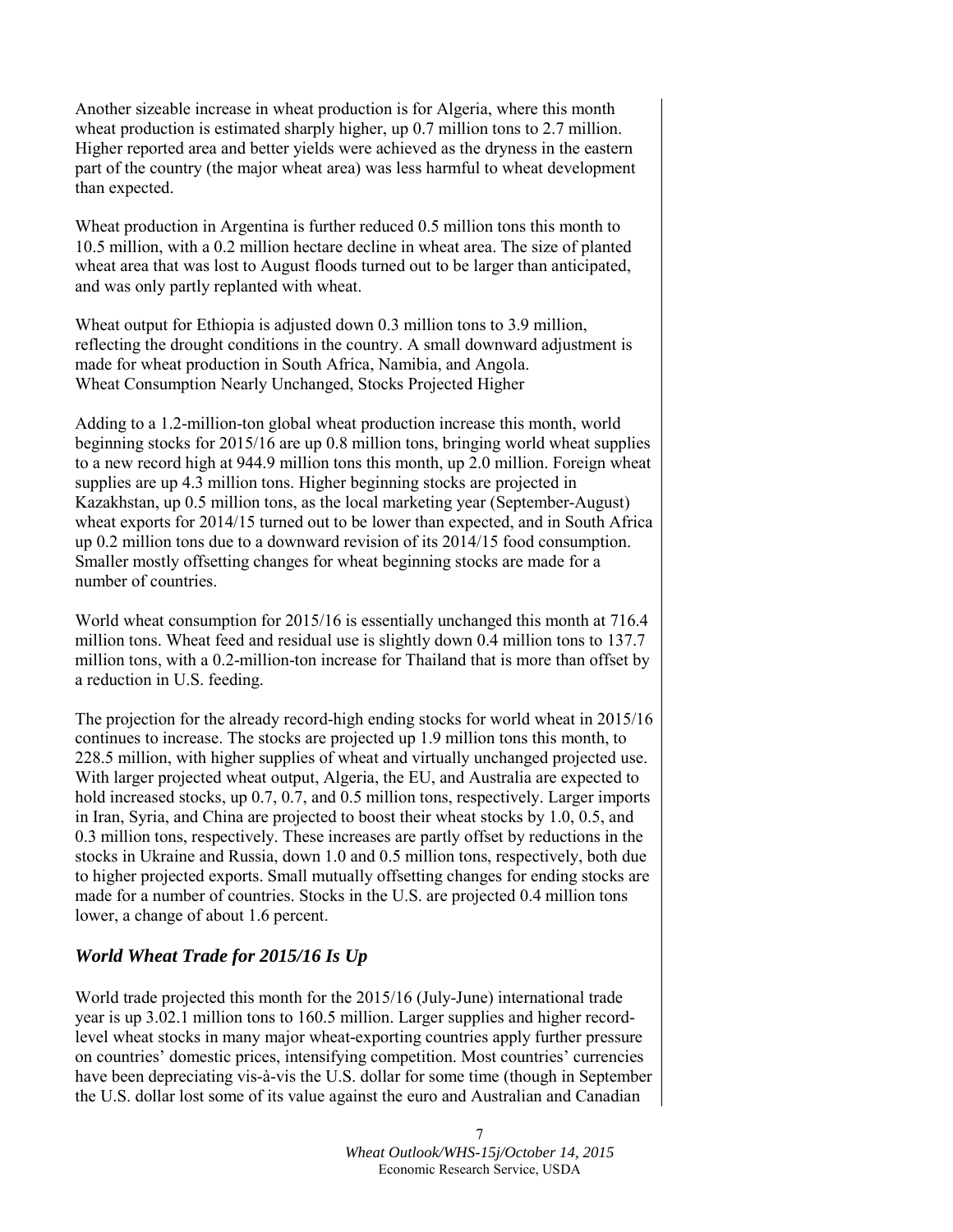dollar). A strong dollar creates a big price disadvantage for U.S. exports, effectively pricing them out of the market, and reducing the U.S. share in global wheat exports (see also a 2010 ERS Amber Waves article about the U.S. relinquishing its role as the world's top wheat exporter http://www.ers.usda.gov/amber-waves/2010 june/former-soviet-union-region-to-play-larger-role-in-meeting-world-wheatneeds.aspx#.VhgkX-xVhBc ).

Wheat export projections for almost all other major foreign wheat exporters are increased this month. Larger supplies of high-quality wheat, which dominates U.S. wheat exports, – make Canada and Australia tough competitors in this market, with their export expectations going up 1.0 million tons to 19.5 million for Canada, and up 0.5 million tons to 18.5 million tons for Australia. Partly offsetting in the milling wheat market is a reduction in exports from Argentina, down 0.5 million tons, due to lower production prospects. Exports from Ukraine are up 1.5 million tons to an unheard of number of 15.0 million, reflecting higher wheat output, depreciated domestic currency (the hryvnia), and a rapid pace of exports (as of Oct 9 Ukraine had already exported more than 6.0 million tons of wheat). Ukrainian wheat is of lower quality with less protein content, and it finds its way into the feed wheat markets of Europe (Spain and Italy) and Southeast Asia, and to North Africa, where it is used to bake flatbreads.

Exports from Russia are projected 0.5 million tons higher at the record level of 23.5 million, on the expectation that changing the terms of its wheat export tax will further boost the already high pace of exports. The new rules were put into effect on October 1, 2015, with the new export tax set at 50 percent of declared value minus 6.5 thousand rubles per ton, but not less than 10 rubles per ton, lowering the tax by 1,000 rubles (about \$16 at the current exchange rate). Kazakh exports are also up 0.5 million tons to 6.5 million, reflecting higher supplies and rapid domestic currency (the tenge) devaluation, with the tenge losing about 50 percent of its value since August 2015 against the U.S. dollar. EU export prospects are up 0.5 million tons to 33.0 million, as supplies continue to increase. Romania has just been one of the winners at the Egyptian tender, supporting the outlook of a faster pace of export licenses for the rest of the year. Several small, under 0.1-million-ton changes in exports are made for several countries.

Changes in global wheat imports this month are largely driven by a 2.0-million-ton increase for Iranian imports, projected to reach 4.5 million. After imposing a prohibitive wheat import duty in July, the Iranian government abruptly canceled it in September. It is expected that Russia among others will expand its wheat export activity in Iran. Another big increase in wheat imports is for Syria, up 0.5 million tons to 1.0 million. Despite a good wheat harvest and high supplies projected for the current year, war conditions in the country complicate moving wheat across regions, and provide strong incentive to farmers to stock their wheat in this period of uncertainty. Other changes in many countries' imports are smaller and more or less offsetting.

## *U.S. Export Prospects for 2015/16 Decline Further*

U.S wheat exports for the 2015/16 July-June international trade year are projected to decrease 2.0 million tons this month to 23.0 million, which is largely on par with last year's paltry exports. The main reasons for lower U.S. export prospects this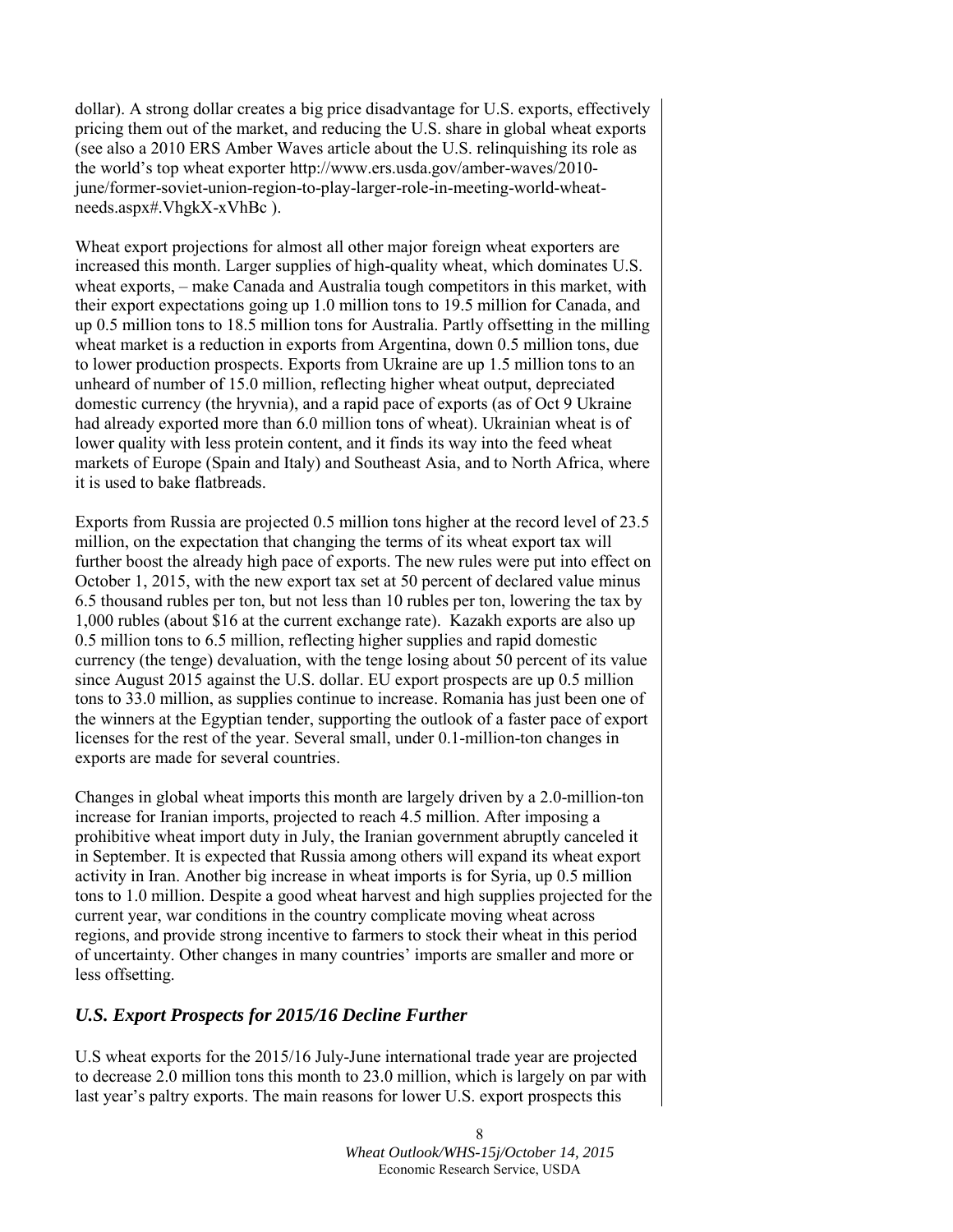month are increased wheat supplies in major competitors coupled with its own lower projected wheat output this year. Higher-than-expected wheat production and supplies in the main wheat-exporting countries of Australia, Canada, EU, and Ukraine are expected to toughen the competition for the U.S. exports all over the world. Census export data, inspections, and outstanding sales lag substantially behind last year and U.S export commitments (July-August Census data, plus September inspections, plus October 1 outstanding sales) are down 2.1 million tons on the year.

For the local 2015/16 June-May marketing year, U.S. exports are projected down 50 million bushels this month to 850 million. Though exports the export projection is are on par with last year, and also close to the exports in 2002/03 total, this is technically the lowest U.S wheat exports total in almost half a century. Reduced competition in the second half of the year, especially in June 2016 (which is expected to exceed the meager performance in June 2015) is expected to boost exports somewhat in the rest of the marketing year above the pace in the previous part of the year.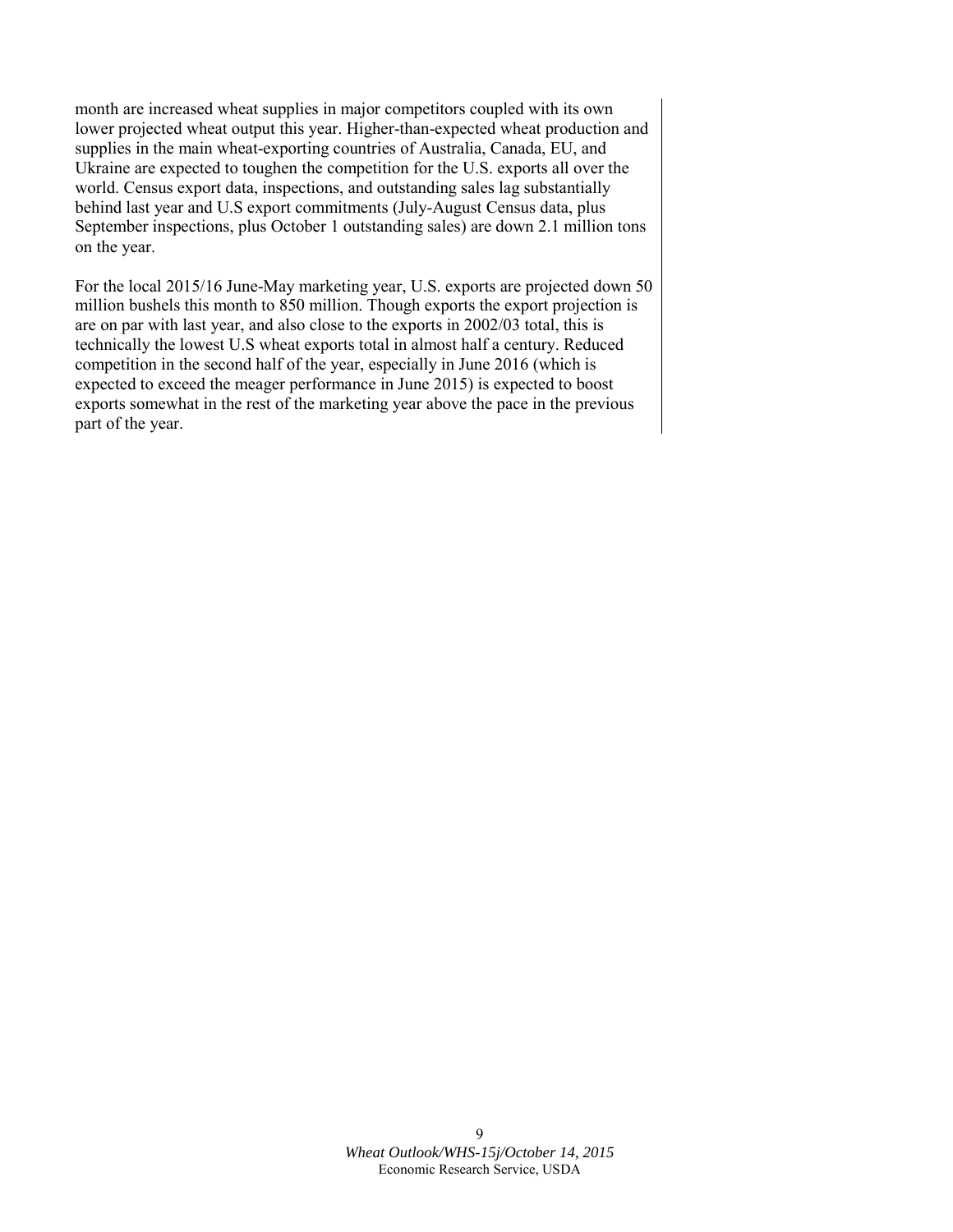## **Contact Information**

Jennifer Bond (domestic), (202) 694-5326, JKBond@ers.usda.gov Olga Liefert (international), (202) 694-5155, [oliefert@ers.usda.gov](mailto:oliefert@ers.usda.gov) Beverly Payton (Web Publishing), (202) 694-5165, [bpayton@ers.usda.gov](mailto:bpayton@ers.usda.gov)

## **Subscription Information**

Subscribe to ERS e-mail notification service at

http://www.ers.usda.gov/subscribe-to-ers-e-newsletters.aspx to receive timely notification of newsletter availability. Printed copies can be purchased from the USDA Order Desk by calling 1-800-363-2068 (specify the issue number)

To order printed copies of the five field crop newsletters—cotton and wool, feed, rice, oil crops, and wheat—as a series, specify series SUB-COR-4043

## *Data*

*Wheat Monthly Tables http://www.ers.usda.gov/publications/whs-wheat-outlook Wheat Chart Gallery http://www.ers.usda.gov/data-products/wheat-chart-gallery.aspx*

## *Related Websites*

Wheat Outlook http://www.ers.usda.gov/publications/whs-wheat-outlook/ WASDE http://usda.mannlib.cornell.edu/MannUsda/viewDocumentInfo.do?documentID=1194 Grain Circular, http://www.fas.usda.gov/grain\_arc.asp Wheat Topic, http://www.ers.usda.gov/topics/crops/wheat.aspx

The U.S. Department of Agriculture (USDA) prohibits discrimination in all its programs and activities on the basis of race, color, national origin, age, disability, and, where applicable, sex, marital status, familial status, parental status, religion, sexual orientation, genetic information, political beliefs, reprisal, or because all or a part of an individual's income is derived from any public assistance program. (Not all prohibited bases apply to all programs.) Persons with disabilities who require alternative means for communication of program information (Braille, large print, audiotape, etc.) should contact USDA's TARGET Center at (202) 720-2600 (voice and TDD). To file a complaint of discrimination write to USDA, Director, Office of Civil Rights, 1400 Independence Avenue, S.W., Washington, D.C. 20250-9410 or call (800) 795- 3272 (voice) or (202) 720-6382 (TDD). USDA is an equal opportunity provider and employer.

## **E mail Notification**

Readers of ERS outlook reports have two ways they can receive an e-mail notice about release of reports and associated data.

• Receive timely notification (soon after the report is posted on the web) via USDA's Economics, Statistics and Market Information System

(which is housed at Cornell University's Mann Library). Go to

[http://usda.mannlib.cornell.edu/](http://usda.mannlib.cornell.edu/MannUsda/aboutEmailService.do) [MannUsda/aboutEmailService.do](http://usda.mannlib.cornell.edu/MannUsda/aboutEmailService.do) and follow the instructions to receive e-mail notices about ERS, Agricultural Marketing Service, National Agricultural Statistics Service, and World Agricultural Outlook Board products.

• Receive weekly notification (on Friday afternoon) via the ERS website. Go to http://www.ers.usda.gov/subscrib e-to-ers-e-newsletters.aspx and follow the instructions to receive notices about ERS outlook reports, Amber Waves magazine, and other reports and data products on specific topics. ERS also offers RSS (really simple syndication) feeds for all ERS products. Go to http://www.ers.usda.gov/rss/ to get started.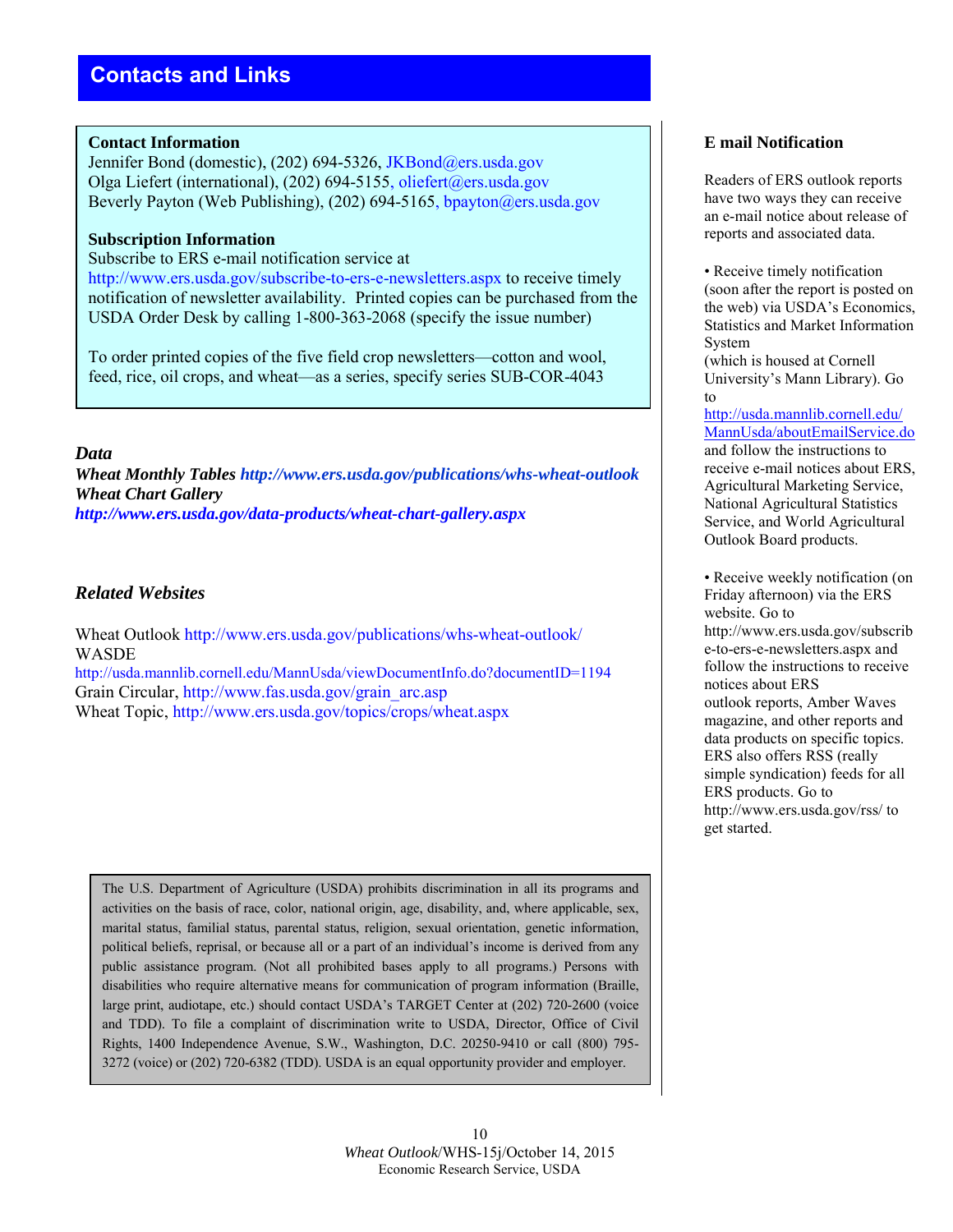#### Figure 1 **All wheat average prices received by farmers**

Dollars per bushel



#### Figure 2

#### **Hard red winter wheat average prices received by farmers**

Dollars per bushel





#### Figure 3

#### **Hard red spring wheat average prices received by farmers**



11 *Wheat Outlook*/WHS-15j/October 14, 2015 Economic Research Service, USDA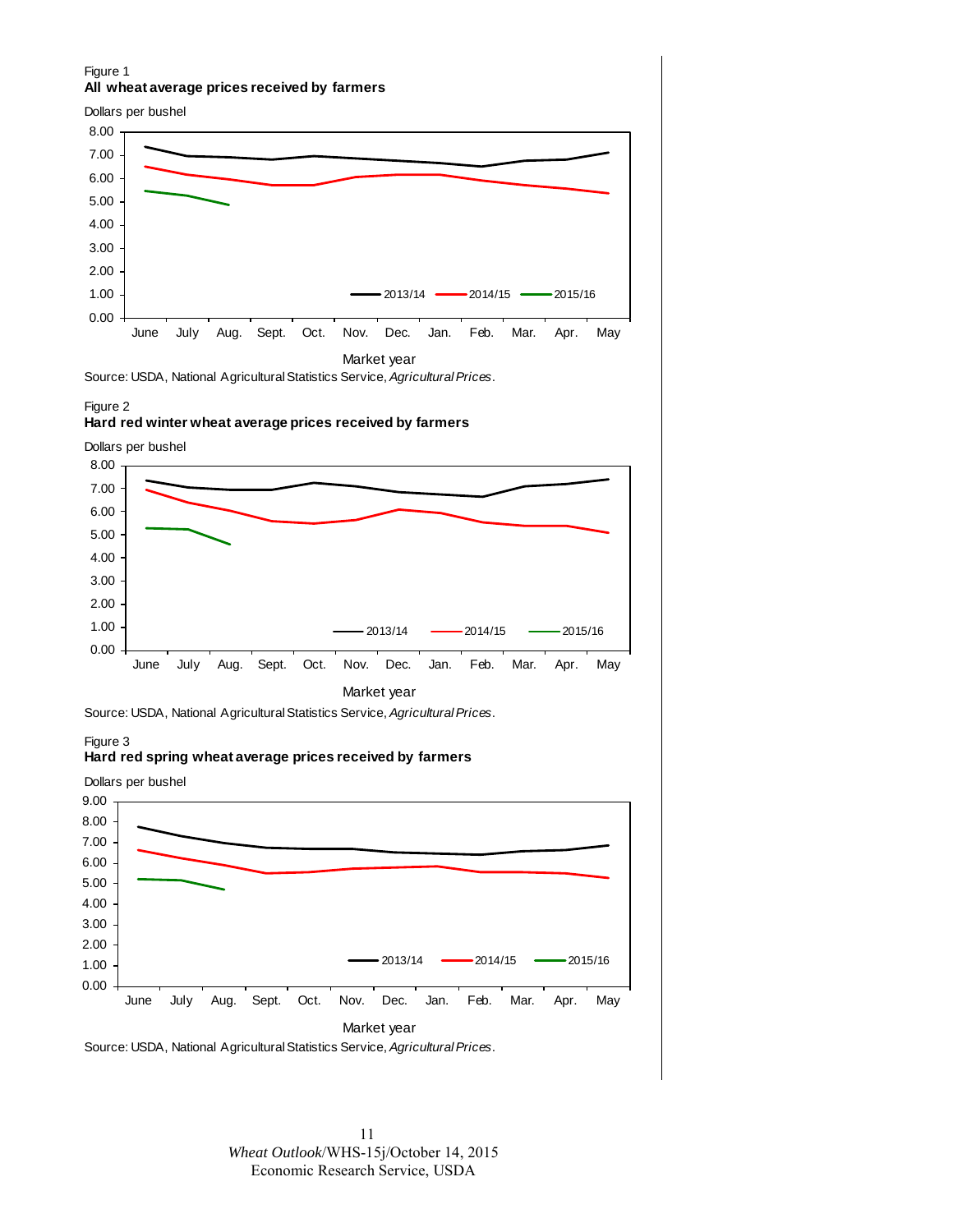#### Figure 4 **Soft red winter wheat average prices received by farmers**

Dollars per bushel



Source: USDA, National Agricultural Statistics Service, *Agricultural Prices*.

#### Figure 5

#### **Soft white wheat average prices received by farmers**

Dollars per bushel





#### Figure 6

#### **Durum wheat average prices received by farmers**





12 *Wheat Outlook*/WHS-15j/October 14, 2015 Economic Research Service, USDA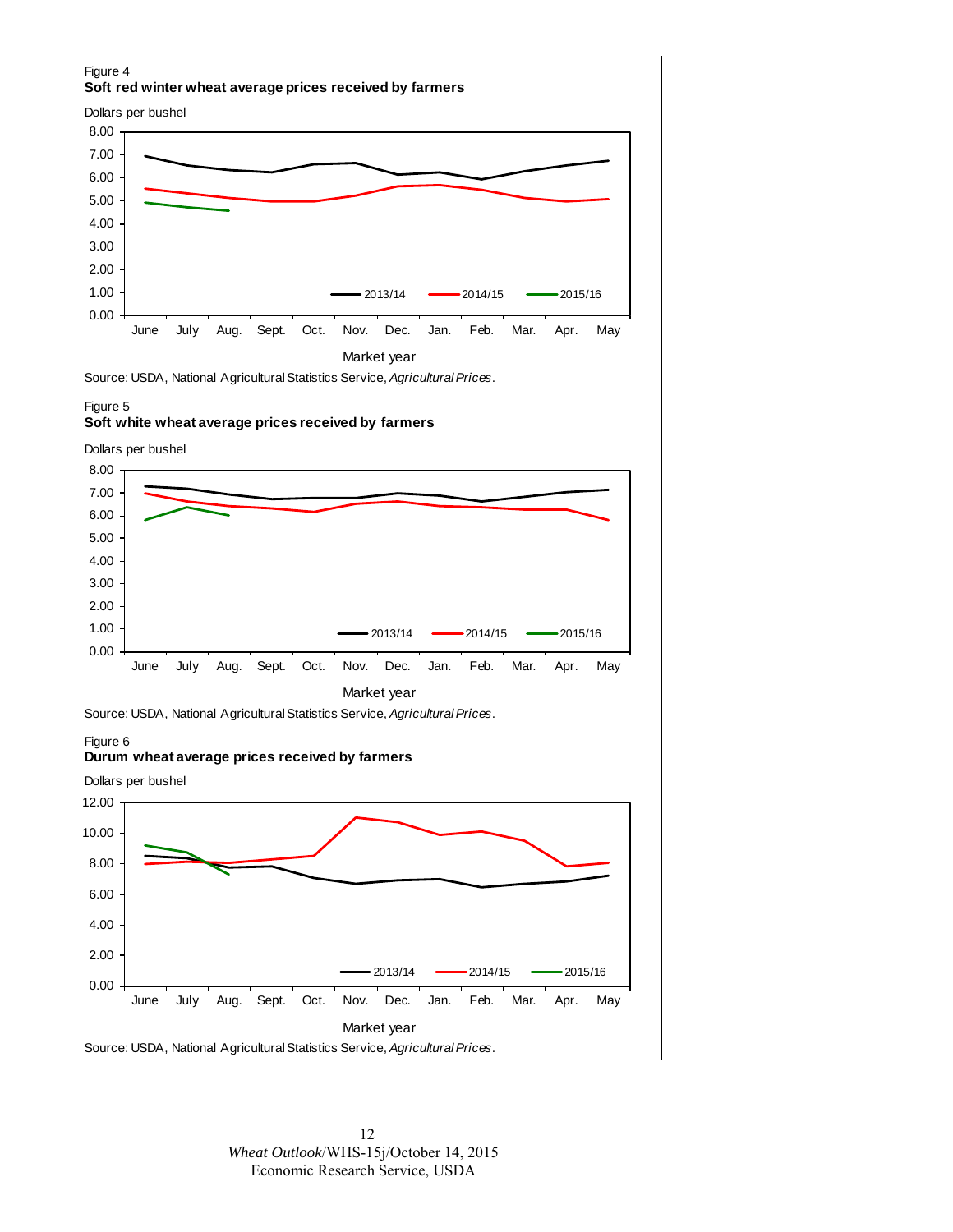#### Figure 7 **All wheat: U.S. supply and disappearance change from prior market year**



Source: USDA, World Agricultural Outlook Board, *World Agricultural Supply and Demand Estimates.*

#### Figure 8 **Hard red winter wheat: U.S. supply and disappearance change from prior market year**



Source: USDA, World Agricultural Outlook Board, *World Agricultural Supply and Demand Estimates.*

#### Figure 9 **Hard red spring wheat: U.S. supply and disappearance change from prior market year**



Source: USDA, World Agricultural Outlook Board, *World Agricultural Supply and Demand Estimates.*

13 *Wheat Outlook*/WHS-15j/October 14, 2015 Economic Research Service, USDA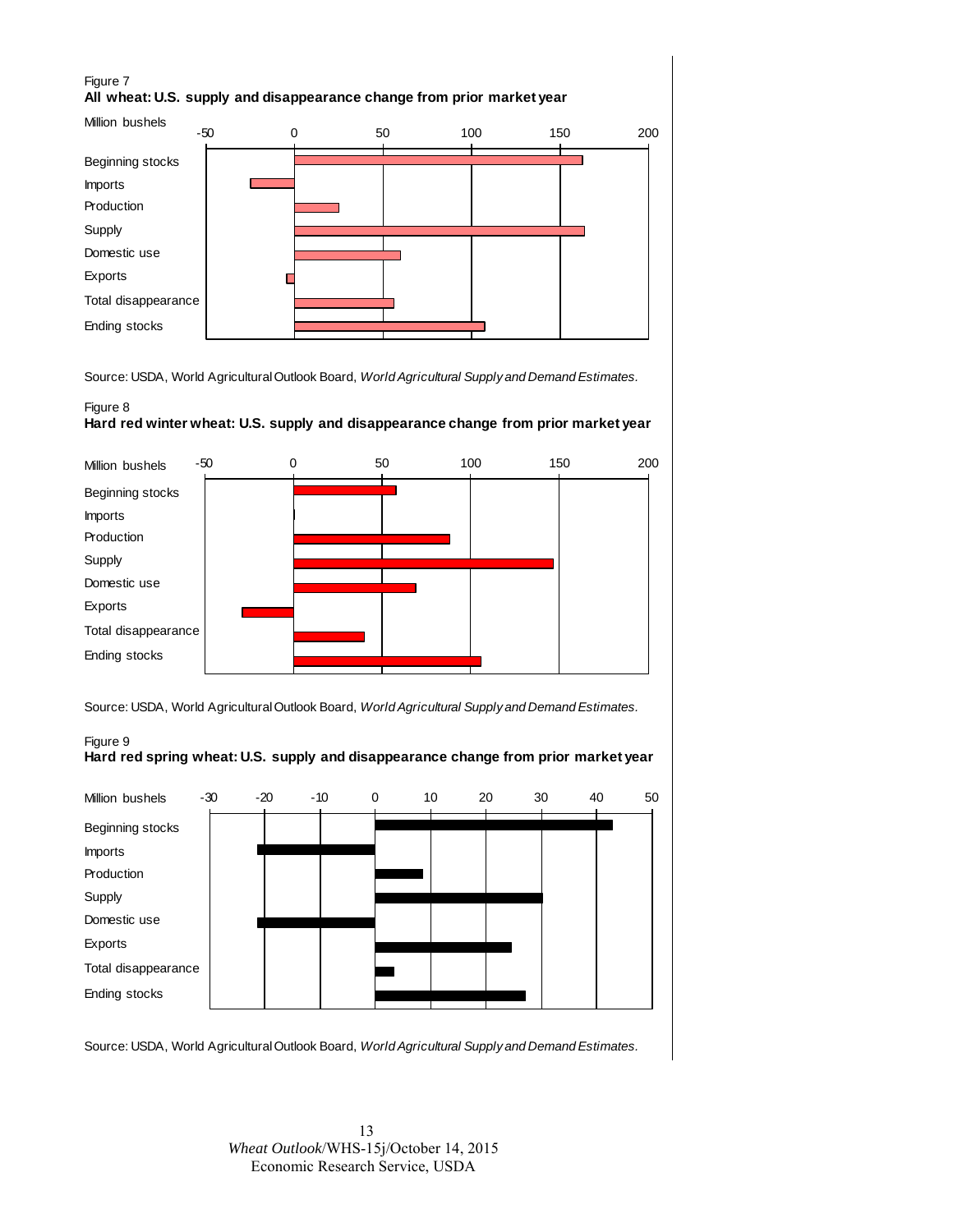#### Figure 10 **Soft red winter wheat: U.S. supply and disappearance change from prior market year**

| Million bushels     | $-120$ | $-100$ | -80 | -60 | -40 | -20 | 0 | 20 | 40 | 60 |
|---------------------|--------|--------|-----|-----|-----|-----|---|----|----|----|
| Beginning stocks    |        |        |     |     |     |     |   |    |    |    |
| <b>Imports</b>      |        |        |     |     |     |     |   |    |    |    |
| Production          |        |        |     |     |     |     |   |    |    |    |
| Supply              |        |        |     |     |     |     |   |    |    |    |
| Domestic use        |        |        |     |     |     |     |   |    |    |    |
| Exports             |        |        |     |     |     |     |   |    |    |    |
| Total disappearance |        |        |     |     |     |     |   |    |    |    |
| Ending stocks       |        |        |     |     |     |     |   |    |    |    |

Source: USDA, World Agricultural Outlook Board, *World Agricultural Supply and Demand Estimates.*

#### Figure 11 **White wheat: U.S. supply and disappearance change from prior market year**



Source: USDA, World Agricultural Outlook Board, *World Agricultural Supply and Demand Estimates.*

# -15 -10 -5 0 5 10 15 20 25 30 35 Figure 12 **Durum: U.S. supply and disappearance change from prior market year** Million bushels



Source: USDA, World Agricultural Outlook Board, *World Agricultural Supply and Demand Estimates.*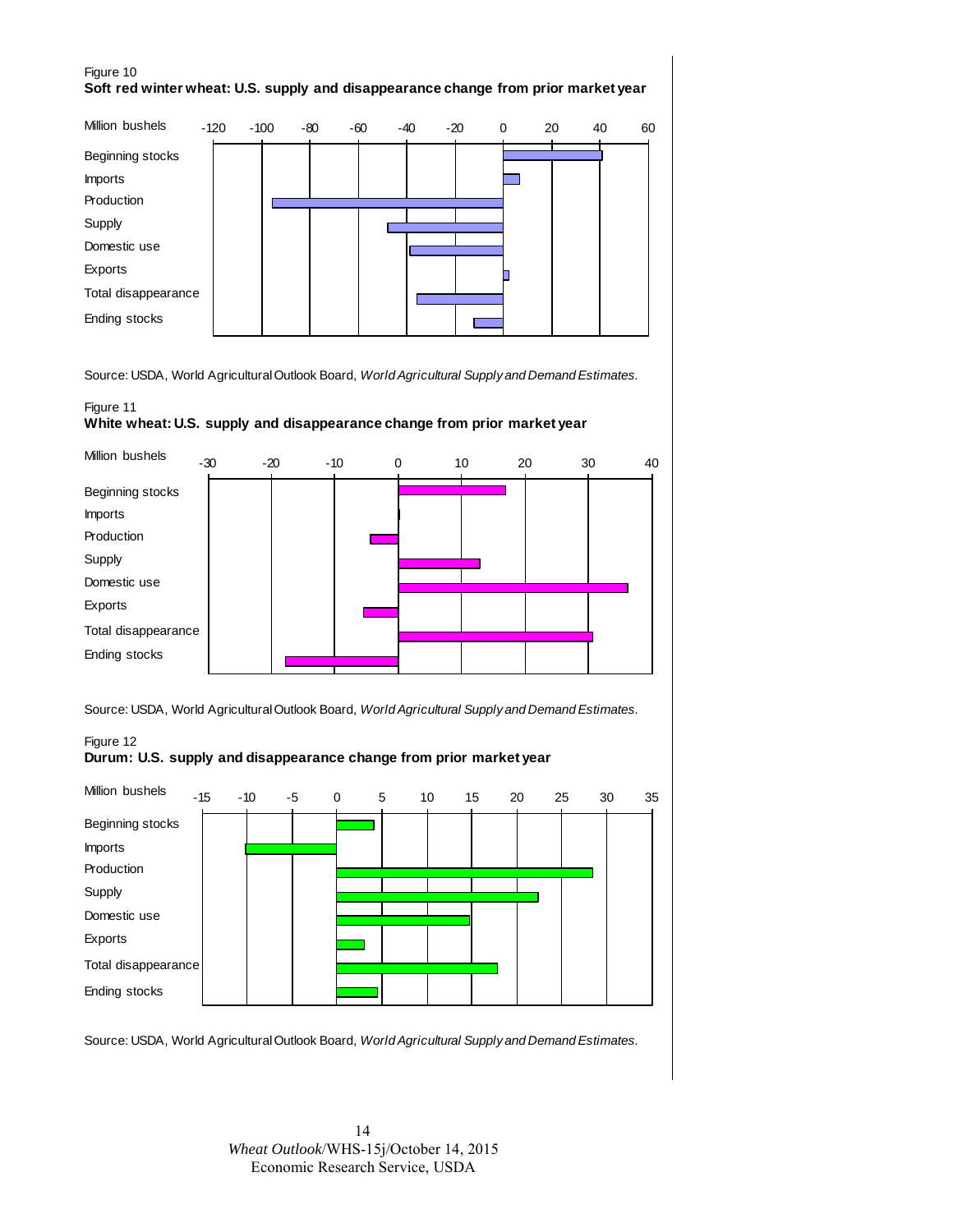Table 1--Wheat: U.S. market year supply and disappearance, 10/14/2015

| Item and unit                |                        | 2009/10 | 2010/11 | 2011/12 | 2012/13 | 2013/14 | 2014/15 | 2015/16   |
|------------------------------|------------------------|---------|---------|---------|---------|---------|---------|-----------|
| Area:                        |                        |         |         |         |         |         |         |           |
| Planted                      | Million acres          | 59.0    | 52.6    | 54.3    | 55.3    | 56.2    | 56.8    | 54.6      |
| Harvested                    | Million acres          | 49.8    | 46.9    | 45.7    | 48.8    | 45.3    | 46.4    | 47.1      |
| Yield                        | Bushels per acre       | 44.3    | 46.1    | 43.6    | 46.2    | 47.1    | 43.7    | 43.6      |
| Supply:                      |                        |         |         |         |         |         |         |           |
| Beginning stocks             | <b>Million bushels</b> | 656.5   | 975.6   | 863.0   | 742.6   | 717.9   | 590.3   | 753.3     |
| Production                   | <b>Million bushels</b> | 2,208.9 | 2,163.0 | 1,993.1 | 2,252.3 | 2,135.0 | 2,026.3 | 2,051.8   |
| Imports <sup>1</sup>         | <b>Million bushels</b> | 118.6   | 96.9    | 113.1   | 124.3   | 173.1   | 149.5   | 125.0     |
| Total supply                 | Million bushels        | 2,984.0 | 3,235.6 | 2,969.2 | 3,119.2 | 3,025.9 | 2,766.1 | 2,930.0   |
| Disappearance:               |                        |         |         |         |         |         |         |           |
| Food use                     | Million bushels        | 918.9   | 925.6   | 941.4   | 950.8   | 955.1   | 958.2   | 967.0     |
| Seed use                     | <b>Million bushels</b> | 68.0    | 70.7    | 75.6    | 73.1    | 77.0    | 80.7    | 72.0      |
| Feed and residual use        | Million bushels        | 142.2   | 84.8    | 158.5   | 365.3   | 227.7   | 119.6   | 180.0     |
| Total domestic use           | <b>Million bushels</b> | 1,129.1 | 1,081.1 | 1,175.5 | 1,389.3 | 1,259.8 | 1,158.5 | 1,219.0   |
| Exports <sup>1</sup>         | Million bushels        | 879.3   | 1,291.4 | 1,051.1 | 1,012.1 | 1,175.8 | 854.3   | 850.0     |
| Total disappearance          | Million bushels        | 2,008.4 | 2,372.6 | 2,226.6 | 2,401.4 | 2,435.6 | 2,012.8 | 2,069.0   |
| Ending stocks                | Million bushels        | 975.6   | 863.0   | 742.6   | 717.9   | 590.3   | 753.3   | 861.0     |
| Stocks-to-use ratio          |                        | 48.6    | 36.4    | 33.4    | 29.9    | 24.2    | 37.4    | 41.6      |
| Loan rate                    | Dollars per bushel     | 2.75    | 2.94    | 2.94    | 2.94    | 2.94    | 2.94    | 2.94      |
| Contract/direct payment rate | Dollars per bushel     | 0.52    | 0.52    | 0.52    | 0.52    | 0.52    |         |           |
| Farm price <sup>2</sup>      | Dollars per bushel     | 4.87    | 5.70    | 7.24    | 7.77    | 6.87    | 5.99    | 4.75-5.25 |
| Market value of production   | Million dollars        | 10,607  | 12,579  | 14,269  | 17,383  | 14,667  | 12,138  | 10,259    |

Latest market year is projected; previous market year is estimated. Totals may not add due to rounding.

<sup>1</sup> Includes flour and selected other products expressed in grain-equivalent bushels.

² U.S. season-average price based on monthly prices weighted by monthly marketings. Prices do not include an allowance for loans outstanding and government purchases.

Source: USDA, World Agricultural Outlook Board, World Agricultural Supply and Demand Estimates and supporting materials.

Date run: 10/13/2015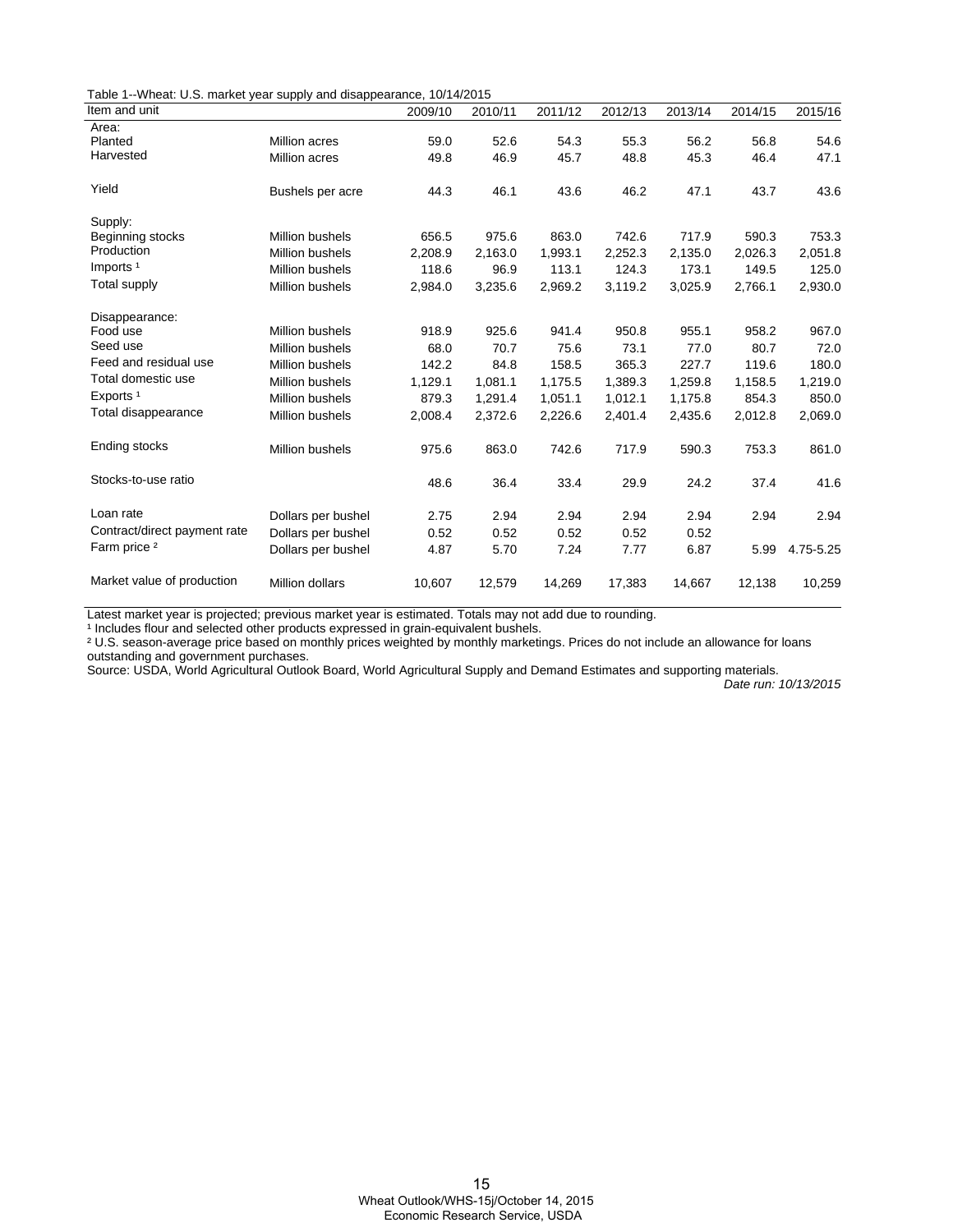| Table 2--Wheat by class: U.S. market year supply and disappearance, 10/14/2015 |  |  |  |  |  |
|--------------------------------------------------------------------------------|--|--|--|--|--|
|--------------------------------------------------------------------------------|--|--|--|--|--|

|         |                             |                  |           | Hard red            | Hard red            | Soft red            |                    |          |
|---------|-----------------------------|------------------|-----------|---------------------|---------------------|---------------------|--------------------|----------|
|         | Market year, item, and unit |                  | All wheat | winter <sup>1</sup> | spring <sup>1</sup> | winter <sup>1</sup> | White <sup>1</sup> | Durum    |
| 2014/15 | Area:                       |                  |           |                     |                     |                     |                    |          |
|         | Planted acreage             | Million acres    | 56.84     | 30.50               | 12.25               | 8.48                | 4.21               | 1.41     |
|         | Harvested acreage           | Million acres    | 46.39     | 21.92               | 11.99               | 7.16                | 3.97               | 1.35     |
|         | Yield                       | Bushels per acre | 43.68     | 33.69               | 46.33               | 63.50               | 56.30              | 40.16    |
|         | Supply:                     |                  |           |                     |                     |                     |                    |          |
|         | Beginning stocks            | Million bushels  | 590.28    | 236.76              | 169.00              | 113.00              | 50.00              | 21.52    |
|         | Production                  | Million bushels  | 2,026.31  | 738.65              | 555.54              | 454.53              | 223.53             | 54.06    |
|         | Imports <sup>2</sup>        | Million bushels  | 149.46    | 9.84                | 66.19               | 13.45               | 9.77               | 50.21    |
|         | Total supply                | Million bushels  | 2,766.05  | 985.25              | 790.74              | 580.98              | 283.30             | 125.79   |
|         | Disappearance:              |                  |           |                     |                     |                     |                    |          |
|         | Food use                    | Million bushels  | 958.23    | 369.78              | 266.00              | 160.00              | 85.00              | 77.45    |
|         | Seed use                    | Million bushels  | 80.73     | 32.39               | 23.89               | 13.49               | 7.17               | 3.79     |
|         | Feed and residual use       | Million bushels  | 119.55    | 19.53               | 18.45               | 120.98              | $-21.40$           | $-18.02$ |
|         | Total domestic use          | Million bushels  | 1,158.51  | 421.70              | 308.35              | 294.47              | 70.77              | 63.22    |
|         | Exports <sup>2</sup>        | Million bushels  | 854.27    | 268.93              | 270.39              | 132.51              | 145.53             | 36.91    |
|         | Total disappearance         | Million bushels  | 2,012.78  | 690.64              | 578.74              | 426.98              | 216.30             | 100.13   |
|         | Ending stocks               | Million bushels  | 753.27    | 294.62              | 212.00              | 154.00              | 67.00              | 25.66    |
| 2015/16 | Area:                       |                  |           |                     |                     |                     |                    |          |
|         | Planted acreage             | Million acres    | 54.64     | 28.98               | 12.51               | 7.09                | 4.13               | 1.94     |
|         | Harvested acreage           | Million acres    | 47.09     | 23.14               | 12.22               | 5.89                | 3.94               | 1.90     |
|         | Yield                       | Bushels per acre | 43.57     | 35.73               | 46.15               | 60.92               | 55.65              | 43.50    |
|         | Supply:                     |                  |           |                     |                     |                     |                    |          |
|         | Beginning stocks            | Million bushels  | 753.27    | 294.62              | 212.00              | 154.00              | 67.00              | 25.66    |
|         | Production                  | Million bushels  | 2,051.75  | 826.91              | 564.11              | 359.06              | 219.19             | 82.48    |
|         | Imports <sup>2</sup>        | Million bushels  | 125.00    | 10.00               | 45.00               | 20.00               | 10.00              | 40.00    |
|         | <b>Total supply</b>         | Million bushels  | 2,930.02  | 1,131.53            | 821.11              | 533.06              | 296.19             | 148.14   |
|         | Disappearance:              |                  |           |                     |                     |                     |                    |          |
|         | Food use                    | Million bushels  | 967.00    | 395.00              | 255.00              | 156.00              | 86.00              | 75.00    |
|         | Seed use                    | Million bushels  | 72.00     | 31.00               | 17.00               | 15.00               | 6.00               | 3.00     |
|         | Feed and residual use       | Million bushels  | 180.00    | 65.00               | 15.00               | 85.00               | 15.00              | .00      |
|         | Total domestic use          | Million bushels  | 1,219.00  | 491.00              | 287.00              | 256.00              | 107.00             | 78.00    |
|         | Exports <sup>2</sup>        | Million bushels  | 850.00    | 240.00              | 295.00              | 135.00              | 140.00             | 40.00    |
|         | Total disappearance         | Million bushels  | 2,069.00  | 731.00              | 582.00              | 391.00              | 247.00             | 118.00   |
|         | Ending stocks               | Million bushels  | 861.02    | 400.53              | 239.11              | 142.06              | 49.19              | 30.14    |

Latest market year is projected; previous market year is estimated. Totals may not add due to rounding.

<sup>1</sup> Area and yield data are unpublished National Agricultural Statistics Service data. Supply and disappearance data, except production, are approximations.

² Includes flour and selected other products expressed in grain-equivalent bushels.

Source: USDA, National Agricultural Statistics Service, Crop Production and unpublished data; and USDA, World

Agricultural Outlook Board, World Agricultural Supply and Demand Estimates and supporting materials.

.<br>Date run: 10/13/2015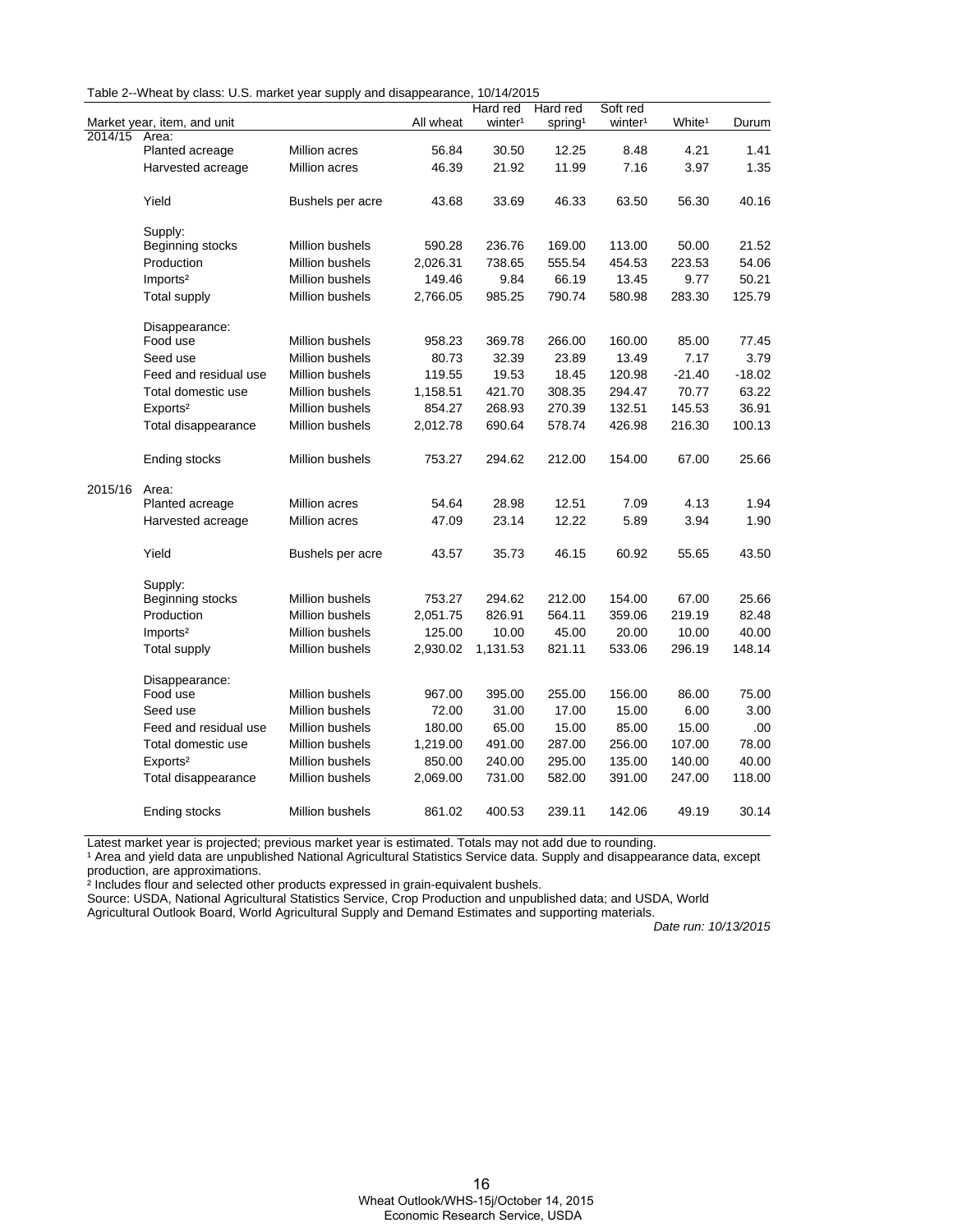| Table 3--Wheat: U.S. quarterly supply and disappearance (million bushels), 10/14/2015 |  |  |
|---------------------------------------------------------------------------------------|--|--|
|                                                                                       |  |  |

|         |                         |            |                      |                     |          |                  | Feed and     |                      | Ending |
|---------|-------------------------|------------|----------------------|---------------------|----------|------------------|--------------|----------------------|--------|
|         | Market year and quarter | Production | Imports <sup>1</sup> | <b>Total supply</b> | Food use | Seed use         | residual use | Exports <sup>1</sup> | stocks |
| 2007/08 | Jun-Aug                 | 2,051      | 30                   | 2,538               | 240      | 1                | 257          | 323                  | 1,717  |
|         | Sep-Nov                 |            | 21                   | 1,738               | 245      | 60               | $-120$       | 421                  | 1,132  |
|         | Dec-Feb                 |            | 24                   | 1,156               | 227      | $\overline{c}$   | $-44$        | 261                  | 709    |
|         | Mar-May                 |            | 37                   | 746                 | 236      | 25               | $-77$        | 257                  | 306    |
|         | Mkt. year               | 2,051      | 113                  | 2,620               | 948      | 88               | 16           | 1,263                | 306    |
|         |                         |            |                      |                     |          |                  |              |                      |        |
| 2008/09 | Jun-Aug                 | 2,512      | 28                   | 2,845               | 236      | $\mathbf{1}$     | 405          | 345                  | 1,858  |
|         | Sep-Nov                 |            | 28                   | 1,886               | 238      | 54               | $-124$       | 295                  | 1,422  |
|         | Dec-Feb                 |            | 36                   | 1,458               | 219      | $\mathbf{1}$     | 28           | 170                  | 1,040  |
|         | Mar-May                 |            | 35                   | 1,075               | 233      | 21               | $-41$        | 206                  | 657    |
|         | Mkt. year               | 2,512      | 127                  | 2,945               | 927      | 78               | 268          | 1,015                | 657    |
|         |                         |            |                      |                     |          |                  |              |                      |        |
| 2009/10 | Jun-Aug                 | 2,209      | 28                   | 2,893               | 231      | $\mathbf{1}$     | 251          | 200                  | 2,209  |
|         | Sep-Nov                 |            | 24                   | 2,234               | 237      | 44               | $-81$        | 252                  | 1,782  |
|         | Dec-Feb                 |            | 30                   | 1,812               | 222      | $\mathbf{1}$     | 31           | 201                  | 1,356  |
|         | Mar-May                 |            | 37                   | 1,393               | 229      | 21               | $-59$        | 227                  | 976    |
|         | Mkt. year               | 2,209      | 119                  | 2,984               | 919      | 68               | 142          | 879                  | 976    |
|         |                         |            |                      |                     |          |                  |              |                      |        |
| 2010/11 | Jun-Aug                 | 2,163      | 27                   | 3,166               | 235      | $\mathbf{1}$     | 215          | 265                  | 2,450  |
|         | Sep-Nov                 |            | 24                   | 2,473               | 242      | 51               | $-63$        | 311                  | 1,933  |
|         | Dec-Feb                 |            | 23                   | 1,956               | 221      | $\mathbf{1}$     |              | 308                  | 1,425  |
|         | Mar-May                 |            | 22                   | 1,448               | 228      | 16               | -67          | 407                  | 863    |
|         | Mkt. year               | 2,163      | 97                   | 3,236               | 926      | 71               | 85           | 1,291                | 863    |
|         |                         |            |                      |                     |          |                  |              |                      |        |
| 2011/12 | Jun-Aug                 | 1,993      | 21                   | 2,877               | 230      | 5                | 201          | 295                  | 2,147  |
|         | Sep-Nov                 |            | 32                   | 2,179               | 244      | 51               | $-16$        | 238                  | 1,663  |
|         | Dec-Feb                 |            | 30                   | 1,693               | 231      | $\mathbf{1}$     | 44           | 217                  | 1,199  |
|         | Mar-May                 |            | 30                   | 1,229               | 236      | 19               | -70          | 301                  | 743    |
|         | Mkt. year               | 1,993      | 113                  | 2,969               | 941      | 76               | 159          | 1,051                | 743    |
| 2012/13 | Jun-Aug                 | 2,252      | 26                   | 3,020               | 238      | $\mathbf{1}$     | 403          | 264                  | 2,115  |
|         | Sep-Nov                 |            | 33                   | 2,148               | 247      | 55               | $-22$        | 198                  | 1,671  |
|         |                         |            | 35                   |                     | 229      | $\mathbf{1}$     | 5            | 235                  |        |
|         | Dec-Feb                 |            |                      | 1,705               | 238      |                  |              | 315                  | 1,235  |
|         | Mar-May                 |            | 31                   | 1,266               |          | 15               | $-20$        |                      | 718    |
|         | Mkt. year               | 2,252      | 124                  | 3,119               | 951      | 73               | 365          | 1,012                | 718    |
| 2013/14 | Jun-Aug                 | 2,135      | 36                   | 2,889               | 235      | 4                | 422          | 358                  | 1,870  |
|         | Sep-Nov                 |            | 48                   | 1,918               | 249      | 53               | $-168$       | 309                  | 1,475  |
|         | Dec-Feb                 |            | 42                   | 1,517               | 231      | $\boldsymbol{2}$ |              | 227                  | 1,057  |
|         | Mar-May                 |            | 47                   |                     | 240      |                  | $-26$        | 282                  | 590    |
|         |                         |            |                      | 1,104               |          | 18               |              |                      |        |
|         | Mkt. year               | 2,135      | 173                  | 3,026               | 955      | 77               | 228          | 1,176                | 590    |
| 2014/15 | Jun-Aug                 | 2,026      | 44                   | 2,661               | 239      | 6                | 256          | 253                  | 1,907  |
|         | Sep-Nov                 |            | 34                   | 1,941               | 248      | 49               | $-93$        | 208                  | 1,530  |
|         | Dec-Feb                 |            | 36                   | 1,566               | 231      | $\overline{c}$   | 8            | 184                  | 1,140  |
|         | Mar-May                 |            | 35                   | 1,176               | 240      | 24               | $-52$        | 210                  | 753    |
|         |                         |            | 149                  |                     |          | 81               |              | 854                  |        |
|         | Mkt. year               | 2,026      |                      | 2,766               | 958      |                  | 120          |                      | 753    |
| 2015/16 | Jun-Aug                 | 2,052      | 28                   | 2,833               | 242      | $\sqrt{2}$       | 281          | 219                  | 2,089  |
|         | Mkt. year               | 2,052      | 125                  | 2,930               | 967      | $72\,$           | 180          | 850                  | 861    |
|         |                         |            |                      |                     |          |                  |              |                      |        |

Latest market year is projected; previous market year is estimated. Totals may not add due to rounding.

<sup>1</sup> Includes flour and selected other products expressed in grain-equivalent bushels.

Source: USDA, World Agricultural Outlook Board, World Agricultural Supply and Demand Estimates and supporting materials.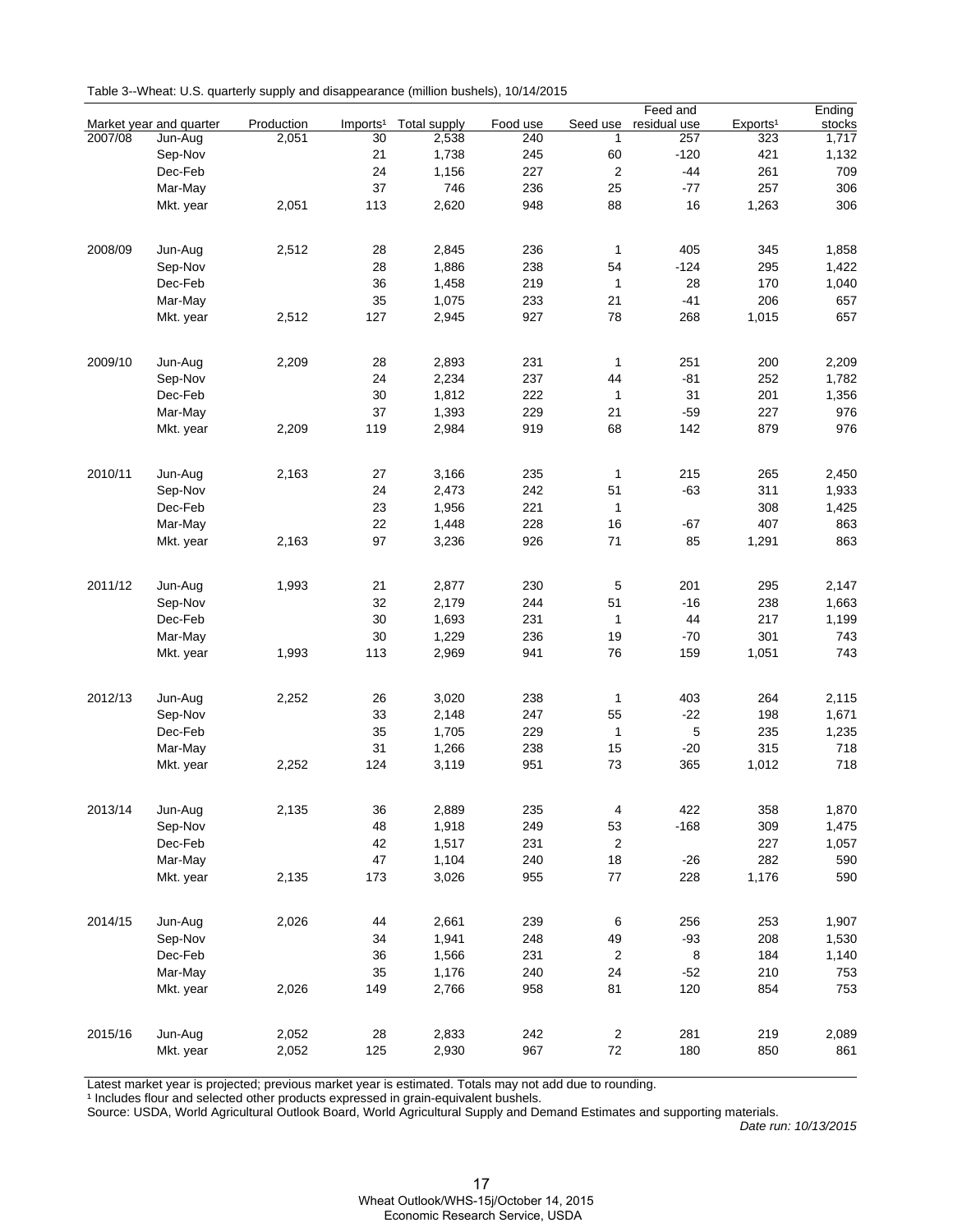| Table 4--Wheat: Monthly food disappearance estimates (1,000 grain-equivalent bushels), 10/14/2015 |  |  |  |
|---------------------------------------------------------------------------------------------------|--|--|--|
|---------------------------------------------------------------------------------------------------|--|--|--|

| Mkt year and<br>month 1/ |     | Wheat ground for $+$<br>flour | Food imports <sup>2</sup> | + Nonmilled food use <sup>3</sup> - | Food exports <sup>2</sup><br>$=$ | Food usell |
|--------------------------|-----|-------------------------------|---------------------------|-------------------------------------|----------------------------------|------------|
| 2013/14                  | Jun | 73,206                        | 2,281                     | 2,000                               | 2,433                            | 75,053     |
|                          | Jul | 73,391                        | 2,523                     | 2,000                               | 1,465                            | 76,450     |
|                          | Aug | 80,211                        | 2,549                     | 2,000                               | 1,440                            | 83,320     |
|                          | Sep | 77,129                        | 2,270                     | 2,000                               | 1,477                            | 79,922     |
|                          | Oct | 83,630                        | 2,703                     | 2,000                               | 1,854                            | 86,480     |
|                          | Nov | 80,047                        | 2,464                     | 2,000                               | 1,612                            | 82,899     |
|                          | Dec | 75,136                        | 2,572                     | 2,000                               | 1,745                            | 77,964     |
|                          | Jan | 73,812                        | 2,589                     | 2,000                               | 1,487                            | 76,914     |
|                          | Feb | 73,226                        | 2,289                     | 2,000                               | 1,317                            | 76,197     |
|                          | Mar | 77,689                        | 2,736                     | 2,000                               | 1,657                            | 80,769     |
|                          | Apr | 75,717                        | 2,795                     | 2,000                               | 1,841                            | 78,671     |
|                          | May | 77,418                        | 2,781                     | 2,000                               | 1,744                            | 80,455     |
| 2014/15                  | Jun | 74,070                        | 2,737                     | 2,000                               | 1,760                            | 77,046     |
|                          | Jul | 74,244                        | 3,028                     | 2,000                               | 1,866                            | 77,405     |
|                          | Aug | 81,143                        | 2,851                     | 2,000                               | 1,542                            | 84,452     |
|                          | Sep | 78,025                        | 2,505                     | 2,000                               | 1,812                            | 80,718     |
|                          | Oct | 82,617                        | 2,934                     | 2,000                               | 1,825                            | 85,726     |
|                          | Nov | 79,077                        | 2,729                     | 2,000                               | 2,075                            | 81,732     |
|                          | Dec | 74,226                        | 2,905                     | 2,000                               | 1,624                            | 77,507     |
|                          | Jan | 73,996                        | 2,793                     | 2,000                               | 1,684                            | 77,105     |
|                          | Feb | 73,409                        | 2,627                     | 2,000                               | 1,838                            | 76,197     |
|                          | Mar | 77,884                        | 3,010                     | 2,000                               | 2,168                            | 80,726     |
|                          | Apr | 75,805                        | 2,877                     | 2,000                               | 1,663                            | 79,018     |
|                          | May | 77,507                        | 2,934                     | 2,000                               | 1,846                            | 80,596     |
| 2015/16                  | Jun | 74,155                        | 3,355                     | 2,000                               | 1,924                            | 77,587     |
|                          | Jul |                               | 2,976                     |                                     | 1,852                            | 1,124      |
|                          | Aug |                               | 2,787                     |                                     | 1,842                            | 945        |

<sup>1</sup> Current year is preliminary. Previous year is preliminary through August of current year, estimated afterwards.

² Food imports and exports used to calculate total food use. Includes all categories of wheat flour, semolina, bulgur, and couscous and selected categories of pasta.

<sup>3</sup> Wheat prepared for food use by processes other than milling.

Estimated food use equals wheat ground for flour plus food imports plus nonmilled food use minus food exports. See

http://www.ers.usda.gov/Briefing/Wheat/wheatfooduse.htm for more information.

Source: Data through the 2nd quarter of 2011 was calculated using data from U.S. Department of Commerce, Bureau of the Census' Flour Milling Products (MQ311A) and U.S. Department of Commerce, Bureau of Economic Analysis' Foreign Trade Statistics. Subsequent flour milling calculations are based on data from the North American Millers Association.

Date run: 10/13/2015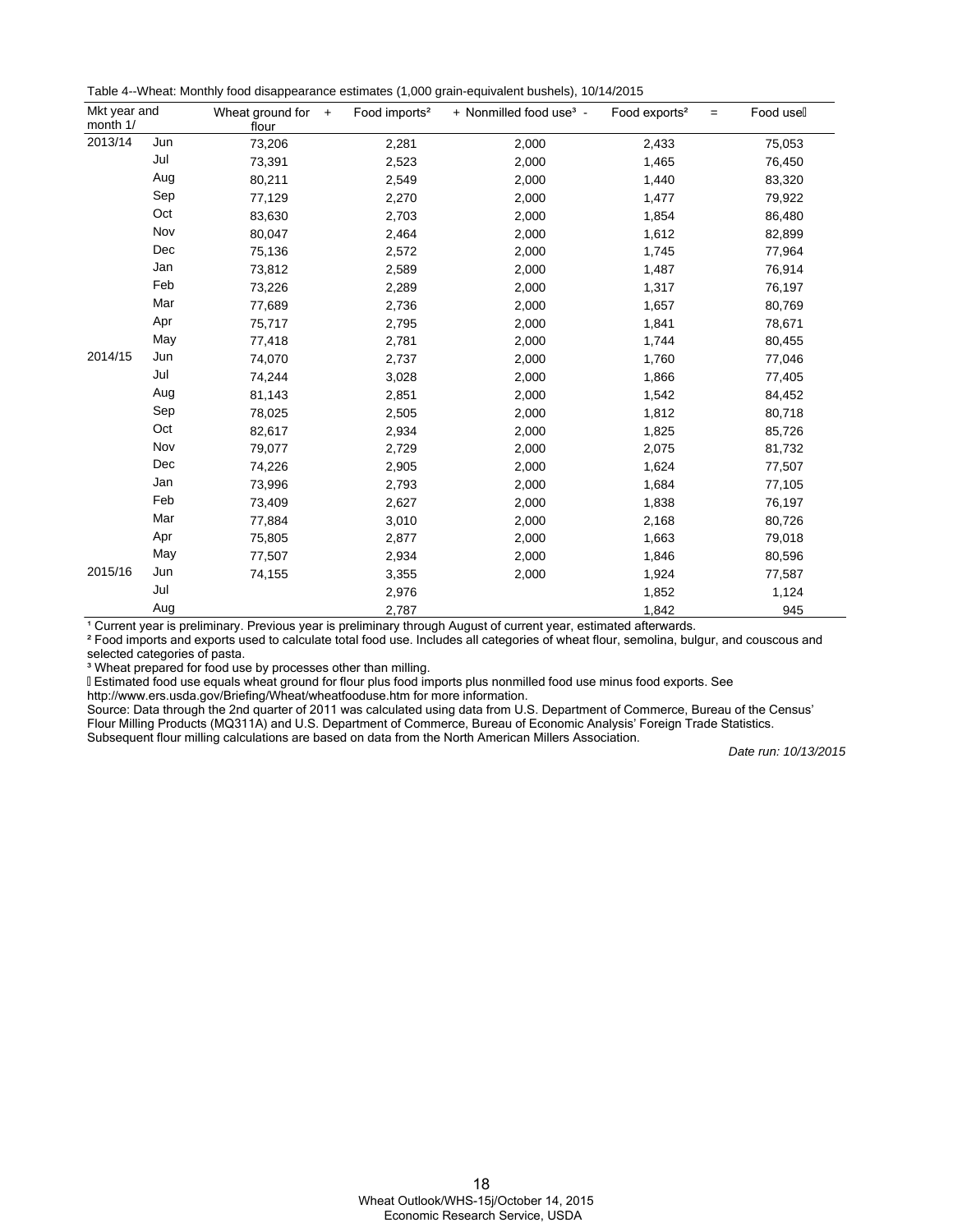Table 5--Wheat: National average price received by farmers (dollars per bushel) , 10/14/2015

| Month     | All wheat |         | Winter    |                      | Durum   |         | Other spring |         |
|-----------|-----------|---------|-----------|----------------------|---------|---------|--------------|---------|
|           | 2014/15   | 2015/16 | 2014/15   | 2015/16              | 2014/15 | 2015/16 | 2014/15      | 2015/16 |
| June      | 6.49      | 5.43    | 6.34      | 5.20                 | 7.96    | 9.16    | 6.60         | 5.20    |
| July      | 6.15      | 5.23    | 5.99      | 5.15                 | 8.13    | 8.74    | 6.23         | 5.15    |
| August    | 5.97      | 4.85    | 5.90      | 4.82                 | 8.03    | 7.30    | 5.93         | 4.72    |
| September | 5.71      |         | 5.69      |                      | 8.25    |         | 5.51         |         |
| October   | 5.71      |         | 5.65      |                      | 8.48    |         | 5.57         |         |
| November  | 6.04      |         | 5.87      |                      | 11.00   |         | 5.73         |         |
| December  | 6.14      |         | 6.14      |                      | 10.70   |         | 5.80         |         |
| January   | 6.15      |         | 6.02      |                      | 9.89    |         | 5.84         |         |
| February  | 5.89      |         | 5.70      |                      | 10.10   |         | 5.55         |         |
| March     | 5.70      |         | 5.55      |                      | 9.50    |         | 5.53         |         |
| April     | 5.56      |         | 5.50      |                      | 7.79    |         | 5.51         |         |
| May       | 5.33      | .       | 5.19<br>. | $\sim$ $\sim$ $\sim$ | 8.02    |         | 5.29         |         |

Source: USDA, National Agricultural Statistics Service, Agricultural Prices.

Table 6--Wheat: National average prices received by farmers by class (dollars per bushel), 10/14/2015

| Month     | Hard red winter |         | Soft red winter |         | Hard red spring |         | White   |         |
|-----------|-----------------|---------|-----------------|---------|-----------------|---------|---------|---------|
|           | 2014/15         | 2015/16 | 2014/15         | 2015/16 | 2014/15         | 2015/16 | 2014/15 | 2015/16 |
| June      | 6.94            | 5.26    | 5.51            | 4.91    | 6.60            | 5.19    | 6.99    | 5.79    |
| July      | 6.41            | 5.21    | 5.32            | 4.69    | 6.22            | 5.13    | 6.61    | 6.34    |
| August    | 6.03            | 4.57    | 5.13            | 4.54    | 5.89            | 4.69    | 6.40    | 6.00    |
| September | 5.58            |         | 4.94            |         | 5.49            |         | 6.30    |         |
| October   | 5.48            |         | 4.95            |         | 5.53            |         | 6.15    |         |
| November  | 5.66            |         | 5.23            |         | 5.69            |         | 6.51    |         |
| December  | 6.08            |         | 5.64            |         | 5.77            |         | 6.60    |         |
| January   | 5.95            |         | 5.67            |         | 5.82            |         | 6.39    |         |
| February  | 5.54            |         | 5.48            |         | 5.53            |         | 6.34    |         |
| March     | 5.38            |         | 5.13            |         | 5.52            |         | 6.25    |         |
| April     | 5.36            |         | 4.94            |         | 5.50            |         | 6.26    |         |
| May       | 5.08            |         | 5.04            |         | 5.28            |         | 5.77    |         |

Source: USDA, National Agricultural Statistics Service, Agricultural Prices.

Date run: 10/13/2015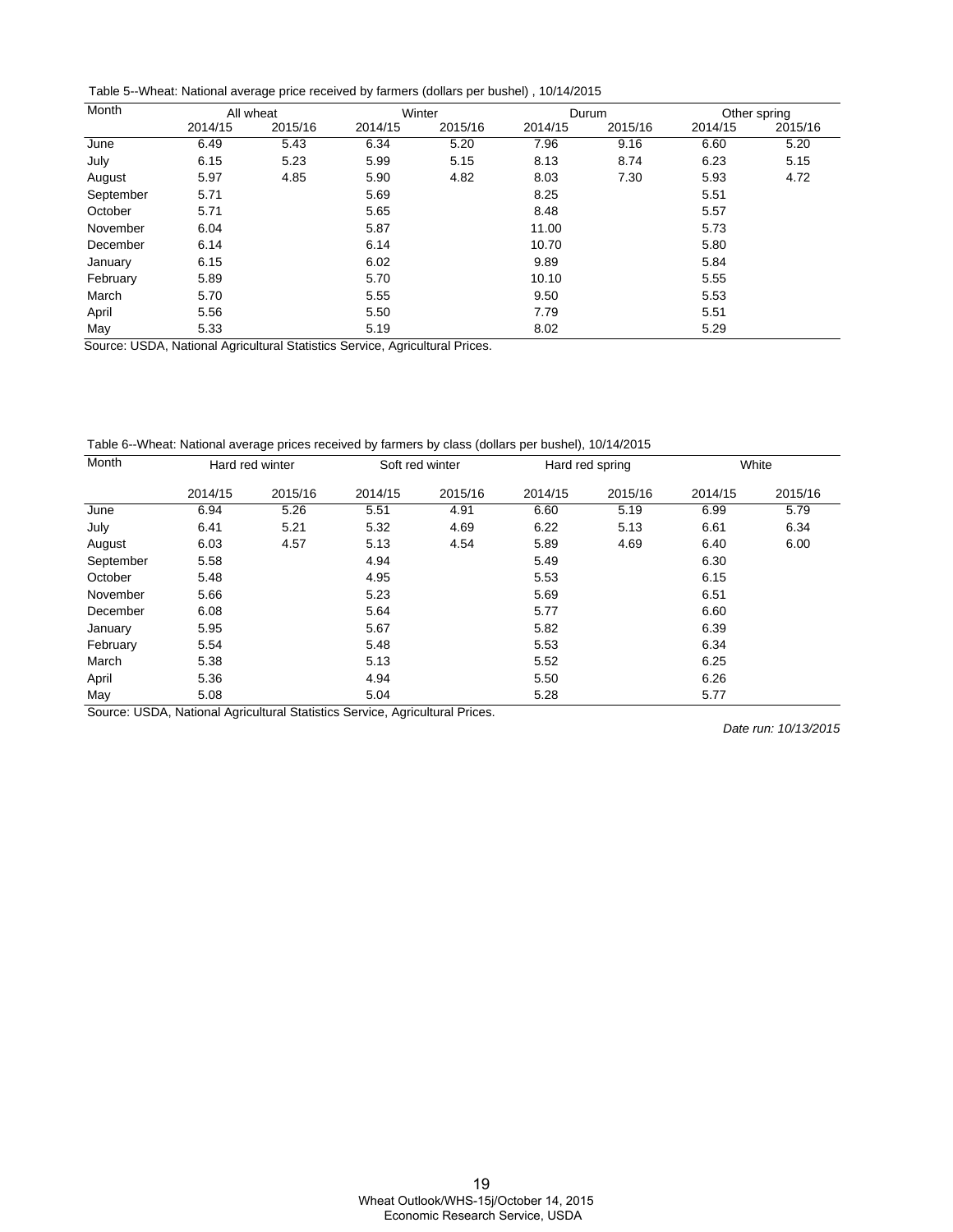|           | Table 7--Wheat: Average cash grain bids at principal markets, 10/14/2015 |                                     |                            |                       |                                      |                            |                                                         |                          |  |
|-----------|--------------------------------------------------------------------------|-------------------------------------|----------------------------|-----------------------|--------------------------------------|----------------------------|---------------------------------------------------------|--------------------------|--|
|           |                                                                          | No. 1 hard red winter               | No. 1 hard red winter      |                       |                                      | No. 1 hard red winter      | No. 1 hard red winter                                   |                          |  |
|           | (ordinary protein)                                                       |                                     | (13% protein)              |                       | (ordinary protein)                   |                            | (ordinary protein)                                      |                          |  |
|           |                                                                          | Kansas City, MO                     |                            | Kansas City, MO       | Portland, OR<br>(dollars per bushel) |                            | Texas Gulf, TX <sup>1</sup><br>(dollars per metric ton) |                          |  |
|           |                                                                          | (dollars per bushel)                |                            | (dollars per bushel)  |                                      |                            |                                                         |                          |  |
| Month     | 2014/15                                                                  | 2015/16                             | 2014/15                    | 2015/16               | 2014/15                              | 2015/16                    | 2014/15                                                 | 2015/16                  |  |
| June      | 8.23                                                                     | 6.40                                | 8.24                       | 6.64                  | 7.85                                 | 6.13                       | 306.08                                                  | 209.81                   |  |
| July      | 7.61                                                                     | 6.27                                | 7.53                       | 6.36                  | 7.31                                 | 5.92                       | 280.54                                                  | 197.31                   |  |
| August    | 7.33                                                                     | 5.70                                | 7.41                       | 5.86                  | 7.15                                 | 5.44                       | 263.27                                                  | 179.68                   |  |
| September | 7.11                                                                     | 5.44                                | 7.23                       | 5.59                  | 7.02                                 | 5.69                       | 243.79                                                  | 172.70                   |  |
| October   | 7.35                                                                     | $\overline{\phantom{a}}$            | 7.44                       | --                    | 7.32                                 | --                         | 245.26                                                  | $\overline{a}$           |  |
| November  | 7.20                                                                     | --                                  | 7.32                       | --                    | 7.26                                 | --                         | 257.94                                                  |                          |  |
| December  | 7.54                                                                     | --                                  | 7.63                       | $\overline{a}$        | 7.38                                 | $\overline{a}$             | 269.70                                                  | --                       |  |
| January   | 6.75                                                                     | $\overline{a}$                      | 6.73                       | --                    | 9.08                                 | --                         | 248.75                                                  | --                       |  |
| February  | 6.44                                                                     | --                                  | 6.48                       | --                    | 6.39                                 | --                         | 237.18                                                  | --                       |  |
| March     | 6.46                                                                     | $\overline{a}$                      | 6.57                       | --                    | 6.47                                 | --                         | 230.75                                                  | --                       |  |
| April     | 6.22                                                                     | --                                  | 6.21                       | --                    | 6.25                                 | --                         | 223.59                                                  |                          |  |
| May       | 6.18                                                                     | Щ,                                  | 6.27                       |                       | 6.04                                 | Щ,                         | 215.13                                                  |                          |  |
|           |                                                                          | No. 1 dark northern spring          | No. 1 dark northern spring |                       |                                      | No. 1 dark northern spring |                                                         | No. 1 hard amber durum   |  |
|           |                                                                          | (13% protein)                       |                            | (14% protein)         | (14% protein)                        |                            | Minneapolis, MN                                         |                          |  |
|           |                                                                          | Chicago, IL<br>(dollars per bushel) |                            | Chicago, IL           |                                      | Portland, OR               | (dollars per bushel)                                    |                          |  |
|           |                                                                          |                                     |                            | (dollars per bushel)  |                                      | (dollars per bushel)       |                                                         |                          |  |
|           | 2014/15                                                                  | 2015/16                             | 2014/15                    | 2015/16               | 2014/15                              | 2015/16                    | 2014/15                                                 | 2015/16                  |  |
| June      | 8.33                                                                     | 6.50                                | 9.00                       | 7.56                  | 8.39                                 | 7.48                       | --                                                      | $\overline{a}$           |  |
| July      | 8.04                                                                     | $\overline{a}$                      | 8.66                       | --                    | 8.18                                 | 6.71                       | --                                                      | $\overline{\phantom{a}}$ |  |
| August    | 7.57                                                                     | --                                  | 8.17                       | --                    | 7.94                                 | 6.10                       | --                                                      |                          |  |
| September | 7.02                                                                     | $\overline{a}$                      | 8.47                       | $-$                   | 8.34                                 | 6.32                       | --                                                      | --                       |  |
| October   | 7.14                                                                     | --                                  | 8.11                       | --                    | 8.96                                 | --                         |                                                         |                          |  |
| November  | 7.52                                                                     |                                     | 8.50                       | --                    | 9.27                                 | --                         |                                                         |                          |  |
| December  | 7.40                                                                     | $\overline{a}$                      | 8.22                       | --                    | 9.40                                 | $\overline{a}$             |                                                         |                          |  |
| January   | 6.83                                                                     | --                                  | 7.37                       | --                    | 8.38                                 | --                         | --                                                      | --                       |  |
| February  | 6.78                                                                     | --                                  | 7.51                       | --                    | 8.60                                 | --                         |                                                         |                          |  |
| March     | 6.79                                                                     | $\overline{a}$                      | 7.91                       | $\overline{a}$        | 8.64                                 | $\overline{a}$             | --                                                      | --                       |  |
| April     | 6.40                                                                     | --                                  | 7.39                       | --                    | 8.18                                 | --                         | --                                                      |                          |  |
| May       | 6.44                                                                     | Щ,                                  | 7.62                       |                       | 7.46                                 | Щ,                         |                                                         |                          |  |
|           |                                                                          | No. 2 soft red winter               |                            | No. 2 soft red winter |                                      | No. 2 soft red winter      |                                                         | No. 1 soft white         |  |
|           |                                                                          | St. Louis, MO                       |                            | Chicago, IL           |                                      | Toledo, OH                 |                                                         | Portland, OR             |  |
|           |                                                                          | (dollars per bushel)                |                            | (dollars per bushel)  |                                      | (dollars per bushel)       | (dollars per bushel)                                    |                          |  |
|           |                                                                          |                                     |                            |                       |                                      |                            |                                                         |                          |  |
|           | 2014/15                                                                  | 2015/16                             | 2014/15                    | 2015/16               | 2014/15                              | 2015/16                    | 2014/15                                                 | 2015/16                  |  |
| June      | 6.03                                                                     | 5.14                                | 5.87                       | 5.17                  | 5.89                                 | 5.22                       | 6.99                                                    | $\overline{a}$           |  |
| July      | 6.03                                                                     | 5.08                                | 5.30                       | 5.40                  | 5.41                                 | 5.58                       | 6.69                                                    | --                       |  |
| August    | 5.17                                                                     | 4.48                                | 5.34                       | 5.00                  | 4.65                                 | 5.20                       | 6.88                                                    | 5.55                     |  |
| September | 4.13                                                                     | 4.28                                | 4.82                       | 4.86                  | 3.65                                 | 5.04                       | 6.75                                                    | 5.38                     |  |
| October   | 4.32                                                                     | --                                  | 5.04                       | Ξ.                    | 5.13                                 | --                         | 6.79                                                    | щ.                       |  |
| November  | 6.16                                                                     | --                                  | 5.43                       | --                    | 5.44                                 |                            | 7.00                                                    |                          |  |
| December  | 6.16                                                                     | --                                  | 6.21                       | --                    | 6.19                                 |                            | 7.19                                                    |                          |  |
| January   | 5.48                                                                     |                                     | 5.56                       |                       | 5.54                                 |                            | 6.52                                                    |                          |  |
| February  | 5.23                                                                     | ۰.                                  | 5.19                       |                       | 4.45                                 |                            | 6.49                                                    |                          |  |
| March     | 5.15                                                                     |                                     | 5.07                       |                       | 517.00                               |                            | 6.36                                                    |                          |  |
| April     | 5.03                                                                     | ۰.                                  | 5.02                       |                       | 5.08                                 |                            | 6.23                                                    |                          |  |
| May       | 4.90                                                                     | --                                  | 4.87                       | --                    | 4.92                                 | --                         | 5.94                                                    | --                       |  |
|           |                                                                          |                                     |                            |                       |                                      |                            |                                                         |                          |  |

Table 7--Wheat: Average cash grain bids at principal markets, 10/14/2015

-- = Not available or no quote. Ĭ.

<sup>1</sup> Free on board.

Date run: 10/13/2015 Source: USDA, Agricultural Marketing Service, State Grain Reports, http://www.ams.usda.gov/AMSv1.0/ams.fetchTemplateData.do? [template=TemplateS&navID=MarketNewsAndTransportationData&leftNav=MarketNewsAndTransportationData&page=LSMarketNewsPa](http://www.ams.usda.gov/AMSv1.0/ams.fetchTemplateData.do?template=TemplateS&navID=MarketNewsAndTransportationData&leftNav=MarketNewsAndTransportationData&page=LSMarketNewsPageStateGrainReports) geStateGrainReports.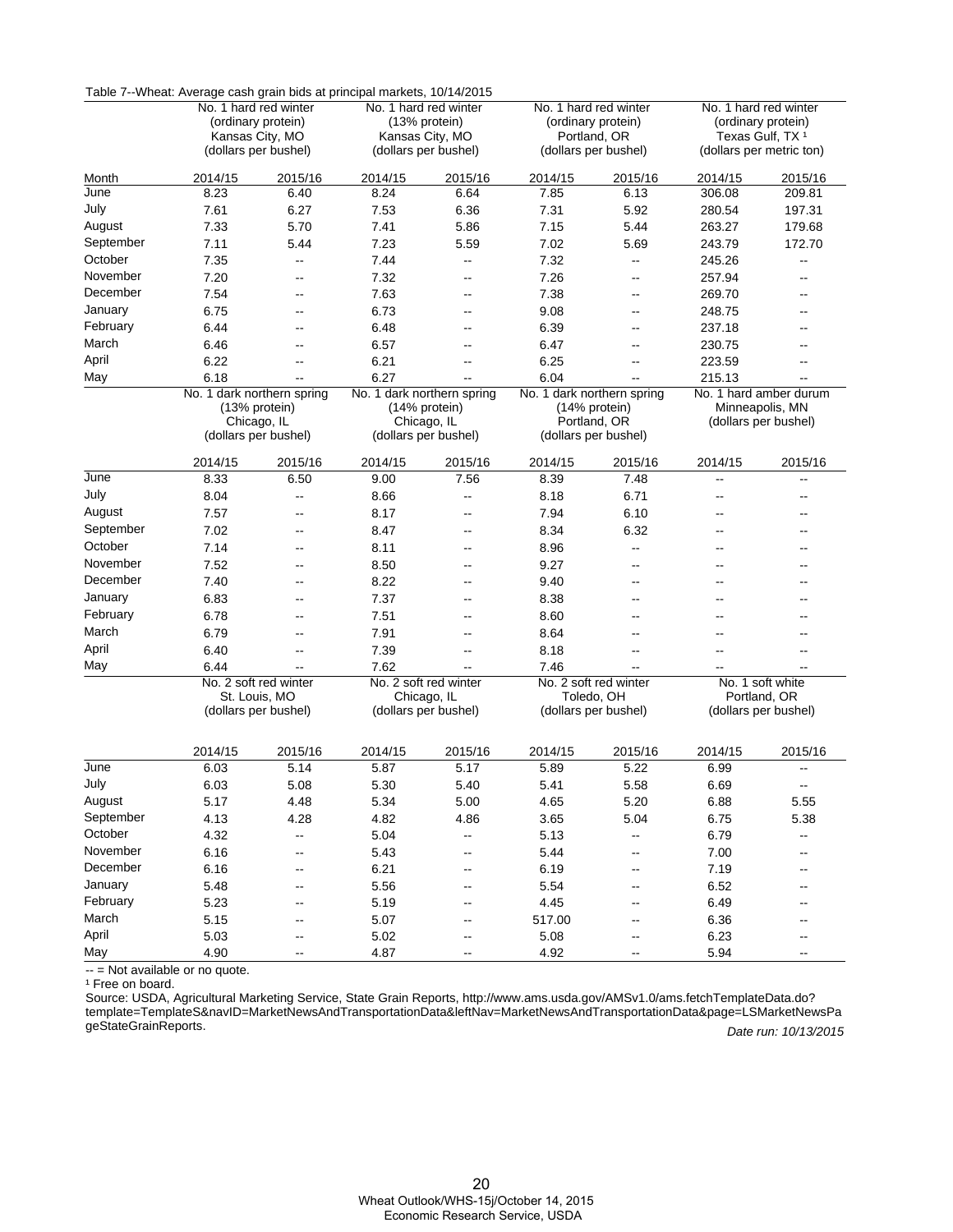Table 8--Wheat: U.S. exports and imports for last 6 months (1,000 bushels), 10/14/2015

|         |                                 | Mar    | Apr    | May    | Jun    | Jul    | Aug    |
|---------|---------------------------------|--------|--------|--------|--------|--------|--------|
| Item    |                                 | 2015   | 2015   | 2015   | 2015   | 2015   | 2015   |
| Exports | All wheat grain                 | 72,310 | 65,986 | 65,699 | 59.459 | 63,616 | 74,775 |
|         | All wheat flour <sup>1</sup>    | 1.515  | 1.049  | 1.314  | 1,386  | 1,233  | 1,187  |
|         | All wheat products <sup>2</sup> | 674    | 661    | 560    | 583    | 630    | 669    |
|         | Total all wheat                 | 74.498 | 67,696 | 67,573 | 61.428 | 65.479 | 76,632 |
| Imports | All wheat grain                 | 11.018 | 8.633  | 6.707  | 7.546  | 5.324  | 5,681  |
|         | All wheat flour <sup>1</sup>    | 1.228  | 1.321  | 1,200  | 1.514  | 1,284  | 1,179  |
|         | All wheat products <sup>2</sup> | 1.800  | 1.574  | 1.757  | 1.865  | 1.714  | 1,625  |
|         | Total all wheat                 | 14.046 | 11,527 | 9,663  | 10,925 | 8,321  | 8,485  |

Totals may not add due to rounding.

<sup>1</sup> Expressed in grain-equivalent bushels. Includes meal, groats, and durum.

² Expressed in grain-equivalent bushels. Includes bulgur, couscous, and selected categories of pasta.

Source: U.S. Department of Commerce, U.S. Census Bureau, Foreign Trade Statistics; and ERS calculations using Census trade statistics.

Date run: 10/13/2015